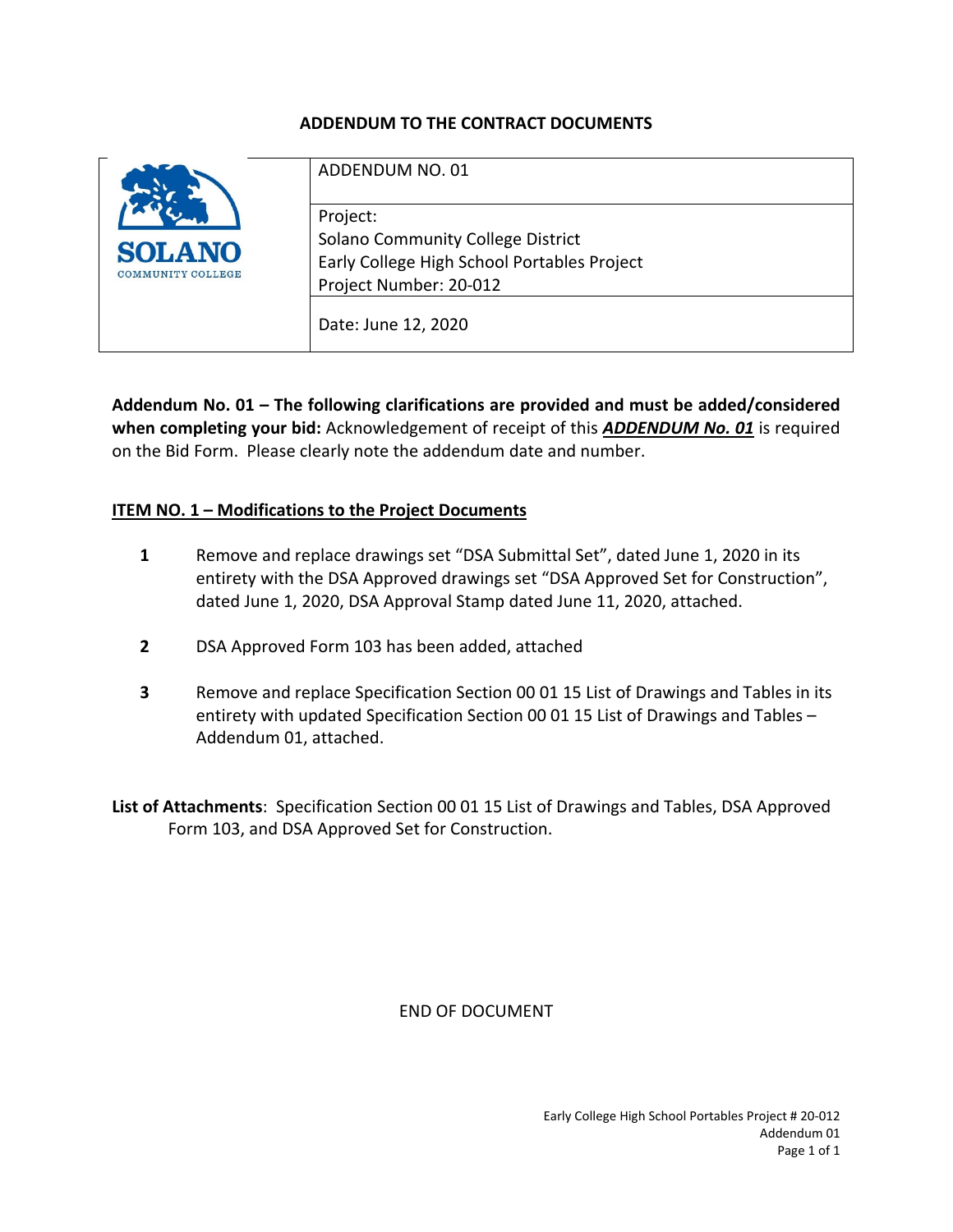### **Solano Community College**

Early College High School (ECHS) Portables Project

DOCUMENT 00 01 15

#### **LIST OF DRAWINGS AND TABLES**

#### **DRAWINGS – DSA APPROVED SET FOR CONSTUCTION, DSA STAMP DATED JUNE 11, 2020**

#### **Sheet number Description**

| A0.0 | <b>COVER SHEET</b>       |
|------|--------------------------|
| AS1  | <b>OVERALL SITE PLAN</b> |

- AD1 DEMOLITION SITE PLAN
- AS2 ENLARGED SITE PLAN
- AS3 DETAILS
- **AS4 ACCESSIBILITY SHEET**
- **SP1** TECHNICAL SPECIFICATIONS
- 
- E1.0 ELECTRICAL SCHEDULES, SYMBOLS & NOTES<br>E1.1 ELECTRICAL ONE LINE DIAGRAM & PANEL SCI ELECTRICAL ONE LINE DIAGRAM & PANEL SCHEUDLE
- E1.2 ELECTRICAL DETAILS
- E1.3 FIRE ALARM CALCULATIONS, SCHEDULES, NOTES & RISER DIAGRAM
- E2.0 ELECTRICAL SITE PLAN & NOTES
- E3.0 ENLARGED POWER, SIGNAL PLANS & NOTES<br>E3.1 ENLARGED FIRE ALARM PLAN & NOTES
- ENLARGED FIRE ALARM PLAN & NOTES
- E4.0 ELECTRICAL TECHNICAL SPECIFICATIONS
- E4.1 **ELECTRICAL TECHNICAL SPECIFICATIONS**
- E4.2 ELECTRICAL TECHNICAL SPECIFICATIONS
- E4.3 ELECTRICAL TECHNICAL SPECIFICATIONS

#### **BUILDING SHEET INDEX FOR REFERENCE ONLY**

#### 36x40

| <u>CT1</u>     | <b>COVER</b>                            |
|----------------|-----------------------------------------|
|                | ADMIN 1 TITLE SHEET                     |
| <u>A0.2.ps</u> | CONSTRUCTION MATERIALS & SPECIFICATIONS |
| <u>A0.3.ps</u> | FINISH, DOOR & WINDOW SCHEDULES         |
| A1.2.ps        | <b>FLOOR PLAN</b>                       |
| A4.2.ps        | <b>INTERIOR ELEVATIONS</b>              |
| A5.2.ps        | <b>EXTERIOR ELEVATIONS</b>              |

#### M0.0.ps MECHANICAL SCHEDULE AND NOTES M1.2.ps MECHANICAL PLAN

E2.0.ps ELECTRICAL POWER PLAN E2.1.ps ELECTRICAL LIGHTING PLAN

#### **SOLANO COMMUNITY COLLEGE DISTRICT DRAWINGS AND TABLES**

**DOCUMENT 00 01 15-1 Addendum No. 01**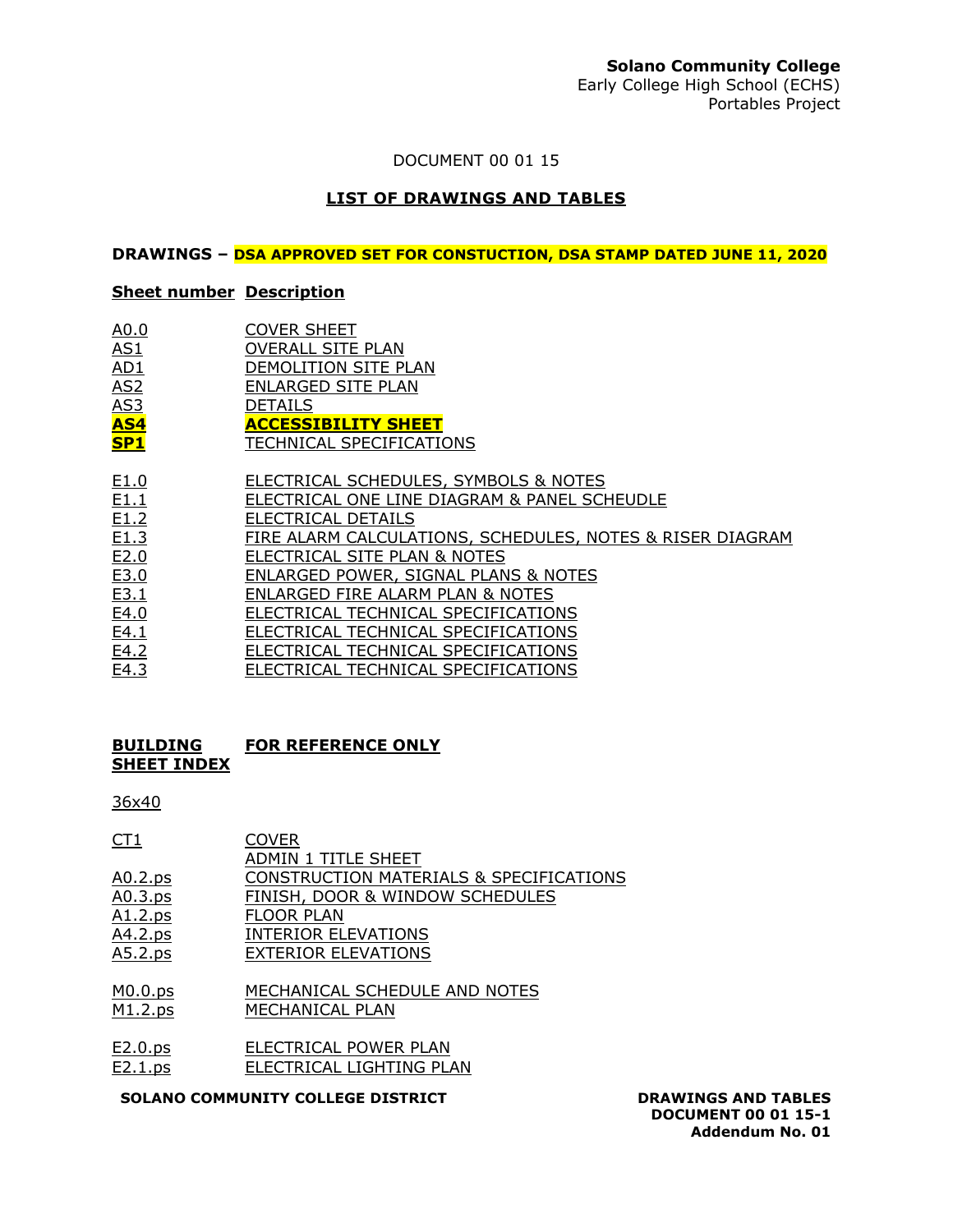#### E2.2.ps FIRE ALARM PLAN

PC 02-116677

|                                                                                                                                                                                                                                                                                                                                                                                                                                                                                                                       | <b>TITLE SHEET</b>                         |
|-----------------------------------------------------------------------------------------------------------------------------------------------------------------------------------------------------------------------------------------------------------------------------------------------------------------------------------------------------------------------------------------------------------------------------------------------------------------------------------------------------------------------|--------------------------------------------|
|                                                                                                                                                                                                                                                                                                                                                                                                                                                                                                                       | SPECIFICATIONS & NOTES                     |
|                                                                                                                                                                                                                                                                                                                                                                                                                                                                                                                       | CONSTRUCTION MATERIALS AND SPECIFICATIONS  |
|                                                                                                                                                                                                                                                                                                                                                                                                                                                                                                                       | <b>FINISH, DOOR &amp; WINDOW SCHEDULES</b> |
|                                                                                                                                                                                                                                                                                                                                                                                                                                                                                                                       | SIGNAGE SPECIFICATIONS AND ACCESSIBILITY   |
|                                                                                                                                                                                                                                                                                                                                                                                                                                                                                                                       | CAL GREEN REQUIREMENTS                     |
|                                                                                                                                                                                                                                                                                                                                                                                                                                                                                                                       | <b>DSA DOCUMENTS</b>                       |
|                                                                                                                                                                                                                                                                                                                                                                                                                                                                                                                       | FLOOR PLAN 36'x40'                         |
|                                                                                                                                                                                                                                                                                                                                                                                                                                                                                                                       | REFLECTED CEILING DETAILS                  |
|                                                                                                                                                                                                                                                                                                                                                                                                                                                                                                                       | REFLECTED CEILING PLAN 36'x40'             |
|                                                                                                                                                                                                                                                                                                                                                                                                                                                                                                                       | ROOF DETAILS-26 GA METAL                   |
|                                                                                                                                                                                                                                                                                                                                                                                                                                                                                                                       | ROOF PLAN MON & DUAL SLOPE-26 GA METAL     |
|                                                                                                                                                                                                                                                                                                                                                                                                                                                                                                                       | INTERIOR ELEVATIONS 36'x40'                |
|                                                                                                                                                                                                                                                                                                                                                                                                                                                                                                                       | EXTERIOR ELEVATIONS 36'x40'-WOOD SIDING    |
| $\begin{array}{l} \underline{\mathsf{A0.0}} \, \underline{\mathsf{A0.1}} \, \underline{\mathsf{A0.2}} \, \underline{\mathsf{A0.3}} \, \underline{\mathsf{A0.4}} \, \underline{\mathsf{A0.3}} \, \underline{\mathsf{A0.4}} \, \underline{\mathsf{A0.6}} \, \underline{\mathsf{A0.8}} \, \underline{\mathsf{A0.6}} \, \underline{\mathsf{A0.8}} \, \underline{\mathsf{A1.2}} \, \underline{\mathsf{A2.0}} \, \underline{\mathsf{A2.2}} \, \underline{\mathsf{A3.3}} \, \underline{\mathsf{A4.2}} \, \underline{\mathsf$ | ARCHITECTURAL DETAILS WOOD STUD OPTION     |
|                                                                                                                                                                                                                                                                                                                                                                                                                                                                                                                       | <b>ARCHITECTURAL DETAILS</b>               |
|                                                                                                                                                                                                                                                                                                                                                                                                                                                                                                                       | SHEET METAL AND FLASHING DETAILS           |
|                                                                                                                                                                                                                                                                                                                                                                                                                                                                                                                       | <b>GENERAL DETAILS</b>                     |
|                                                                                                                                                                                                                                                                                                                                                                                                                                                                                                                       | WOOD PAD FOUNDATION DETAILS                |
|                                                                                                                                                                                                                                                                                                                                                                                                                                                                                                                       | WOOD PAD FOUNDATION PLAN-PLYWOOD FLOOR     |
|                                                                                                                                                                                                                                                                                                                                                                                                                                                                                                                       | STRUCTURAL NOTES AND SPECIFICATIONS        |
|                                                                                                                                                                                                                                                                                                                                                                                                                                                                                                                       | <b>BUILDING SECTIONS PLYWOOD FLOOR</b>     |
|                                                                                                                                                                                                                                                                                                                                                                                                                                                                                                                       | TYPICAL STRUCTURAL DETAILS                 |
|                                                                                                                                                                                                                                                                                                                                                                                                                                                                                                                       | FLOOR FRAMING DETAILS-PLYWOOD & CONCRETE   |
|                                                                                                                                                                                                                                                                                                                                                                                                                                                                                                                       | FLOOR FRAMING PLAN-PLYWOOD                 |
|                                                                                                                                                                                                                                                                                                                                                                                                                                                                                                                       | ROOF FRAMING DETAILS                       |
|                                                                                                                                                                                                                                                                                                                                                                                                                                                                                                                       | ROOF TRUSS AND DETAILS                     |
|                                                                                                                                                                                                                                                                                                                                                                                                                                                                                                                       | ROOF FRAMING PLAN-PLYWOOD SHEATHING        |
|                                                                                                                                                                                                                                                                                                                                                                                                                                                                                                                       | WALL FRAMING DETAILS-WOOD STUD             |
|                                                                                                                                                                                                                                                                                                                                                                                                                                                                                                                       | WALL FRAMING ELEVATIONS                    |
|                                                                                                                                                                                                                                                                                                                                                                                                                                                                                                                       | ALLOWABLE BEAM AND HEADER PENETRATIONS     |
|                                                                                                                                                                                                                                                                                                                                                                                                                                                                                                                       | MECHANICAL SCHEUDLES AND NOTES             |
|                                                                                                                                                                                                                                                                                                                                                                                                                                                                                                                       | MECHANICAL DETAILS                         |
|                                                                                                                                                                                                                                                                                                                                                                                                                                                                                                                       | MECHANICAL PLAN WALL MOUNT 36'x40'         |
|                                                                                                                                                                                                                                                                                                                                                                                                                                                                                                                       | TITLE 24 REPORTS 1 of 9                    |
|                                                                                                                                                                                                                                                                                                                                                                                                                                                                                                                       | TITLE 24 REPORTS 2 of 9                    |
|                                                                                                                                                                                                                                                                                                                                                                                                                                                                                                                       | TITLE 24 REPORTS 3 of 9                    |
| M3.3                                                                                                                                                                                                                                                                                                                                                                                                                                                                                                                  | TITLE 24 REPORTS 4 of 9                    |
| M3.4                                                                                                                                                                                                                                                                                                                                                                                                                                                                                                                  | TITLE 24 REPORTS 5 of 9                    |
| M3.5                                                                                                                                                                                                                                                                                                                                                                                                                                                                                                                  | TITLE 24 REPORTS 6 of 9                    |
| M3.6                                                                                                                                                                                                                                                                                                                                                                                                                                                                                                                  | TITLE 24 REPORTS 7 of 9                    |
| M3.7                                                                                                                                                                                                                                                                                                                                                                                                                                                                                                                  | TITLE 24 REPORTS 8 of 9                    |
| M3.8                                                                                                                                                                                                                                                                                                                                                                                                                                                                                                                  | TITLE 24 REPORTS 9 of 9                    |
| E0.0                                                                                                                                                                                                                                                                                                                                                                                                                                                                                                                  | ELECTRICAL DETAILS                         |

**SOLANO COMMUNITY COLLEGE DISTRICT DRAWINGS AND TABLES** 

**DOCUMENT 00 01 15-2 Addendum No. 01**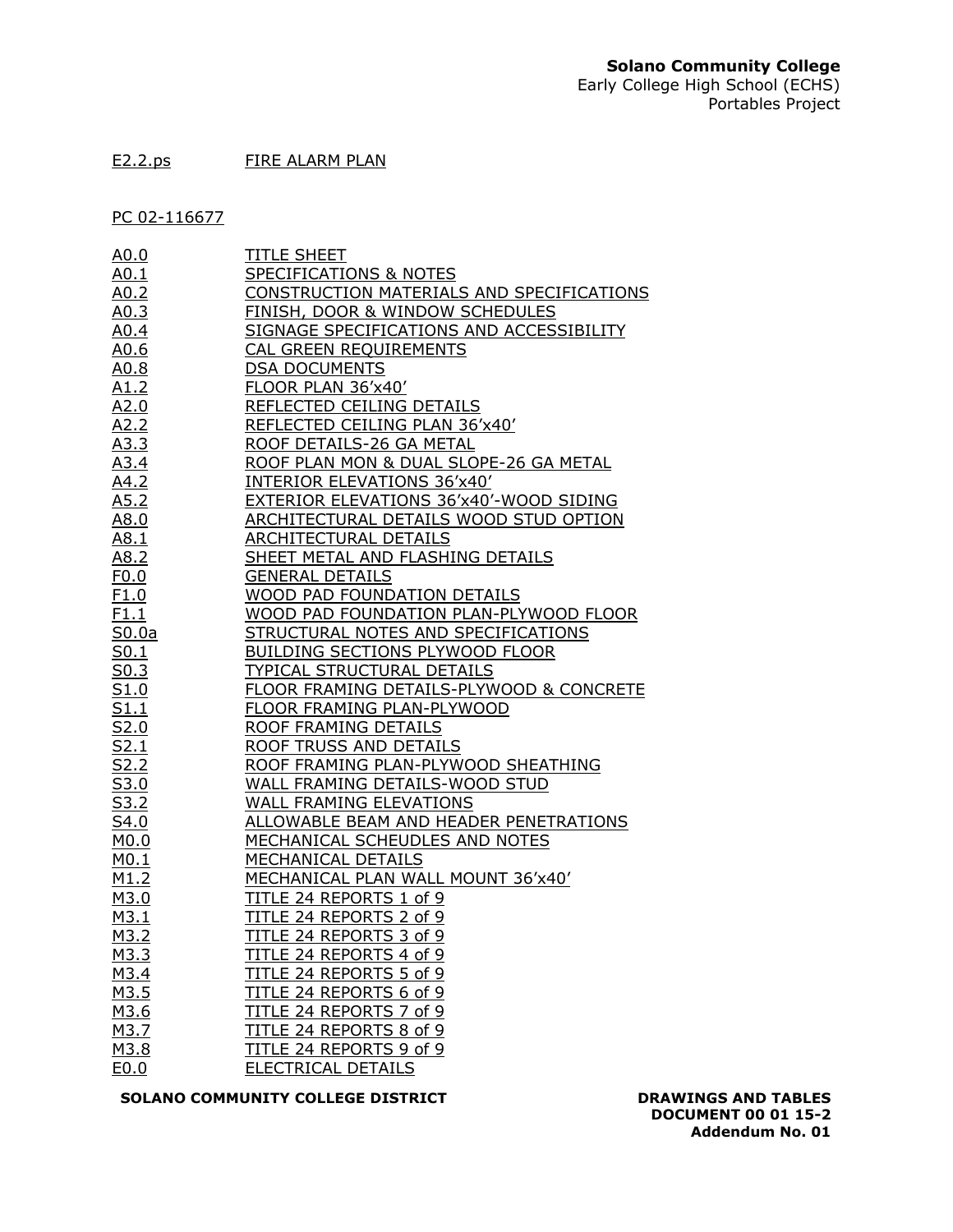### **Solano Community College**

Early College High School (ECHS) Portables Project

#### E2.0 ELECTRICAL PLAN 36'x40' (WALL MOUNTED HVAC) E4.0DL DAYLIT ZONE FLOORPLAN 24'-48'x40'

RAMP, LANDING AND **STAIRS** 

| R0.0 | RAMP & LANDING DETAILS                  |
|------|-----------------------------------------|
| R2.0 | RAMP & LANDING (FREE STANDING HANDRAIL) |
| R4.0 | RAMP & LANDING PLAN (COMMON LANDING)    |

END OF DOCUMENT

**SOLANO COMMUNITY COLLEGE DISTRICT DRAWINGS AND TABLES** 

**DOCUMENT 00 01 15-3 Addendum No. 01**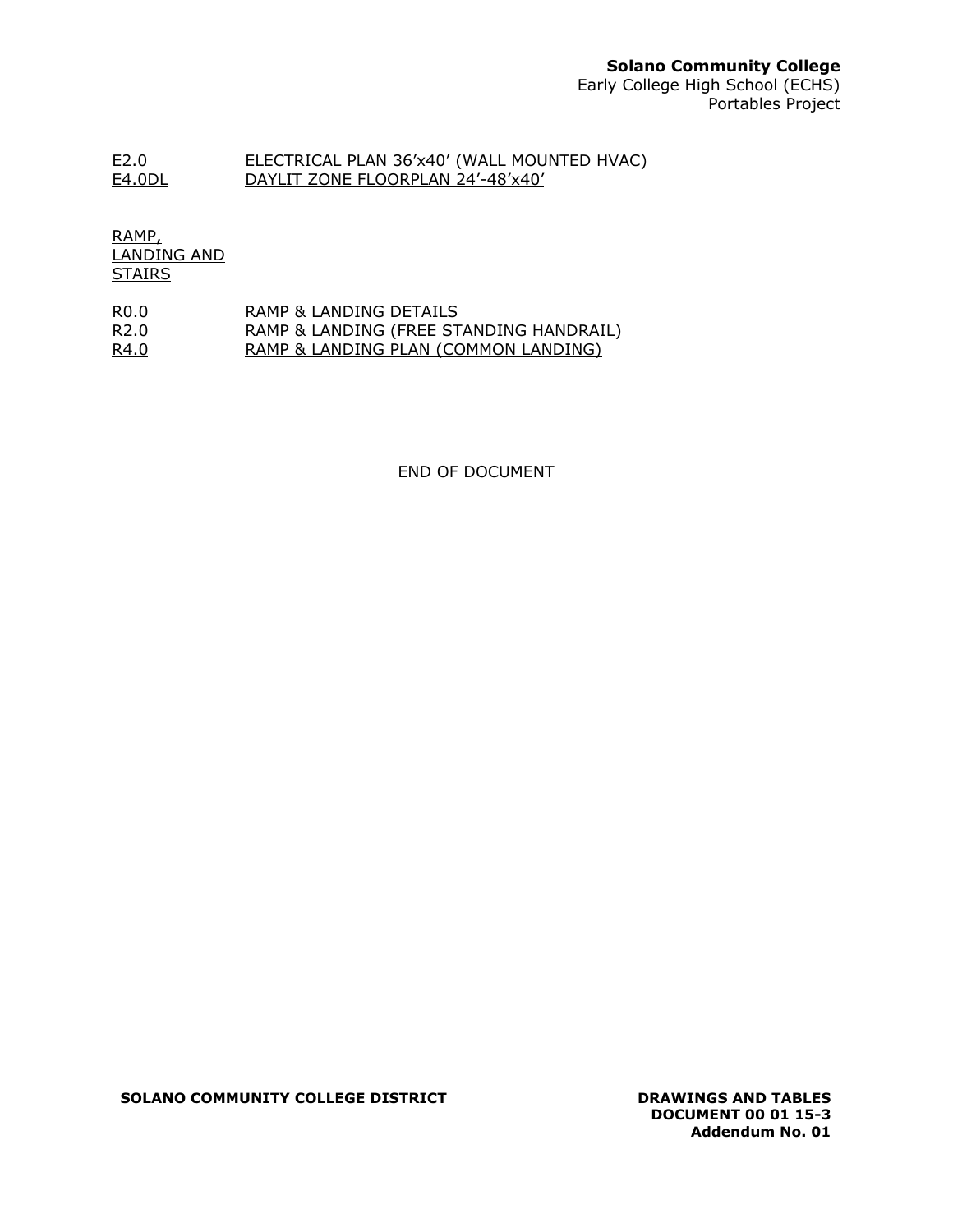## **DSA 103-19: LISTING OF STRUCTURAL TESTS & SPECIAL INSPECTIONS, 2019 CBC**

**Application Number:** 02-118411 **School Name:** Solano Community College **School District:** Solano Community

College District

| <b>DSA File Number: 48-C1</b> | <b>Increment Number:</b> | Date Submitted: 6/1/2020 |
|-------------------------------|--------------------------|--------------------------|
|-------------------------------|--------------------------|--------------------------|

### **2019 CBC**

**IMPORTANT:** This form is only a summary list of structural tests and some of the special inspections required for the project. Generally, the structural tests and special inspections noted on this form are those that will be performed by the Geotechnical Engineer of Record, Laboratory of Record, or Special Inspector. The actual complete test and inspection program must be performed as detailed on the DSA approved documents. The appendix at the bottom of this form identifies work NOT subject to DSA requirements for special inspection or structural testing. The project inspector is responsible for providing inspection of all facets of construction, including but not limited to, special inspections not listed on this form such as structural wood framing, high-load wood diaphragms, cold-formed steel framing, anchorage of non-structural components, etc., per Title 24, Part 2, Chapter 17A (2019 CBC).

### **KEY TO COLUMNS**

| 1. TYPE                                                                           | <b>PERFORMED BY</b><br>2.                                                                                                                       |
|-----------------------------------------------------------------------------------|-------------------------------------------------------------------------------------------------------------------------------------------------|
| <b>Continuous - Indicates that a continuous</b><br>special inspection is required | GE – Indicates that the special inspection shall be performed by a registered geotechnical engineer or his<br>or her authorized representative. |
|                                                                                   | LOR – Indicates that the test or special inspection shall be performed by a testing laboratory accepted in                                      |
| <b>Periodic</b> – Indicates that a periodic special                               | the DSA Laboratory Evaluation and Acceptance (LEA) Program. See CAC Section 4-335.                                                              |
| inspection is required                                                            | $PI$ – Indicates that the special inspection may be performed by a project inspector when specifically                                          |
| Test $-$ Indicates that a test is required                                        | approved by DSA.                                                                                                                                |
|                                                                                   | SI - Indicates that the special inspection shall be performed by an appropriately qualified/approved<br>special inspector.                      |

**\*\*NOTE:** Undefined section and table references found in this document are from the CBC, or California Building Code.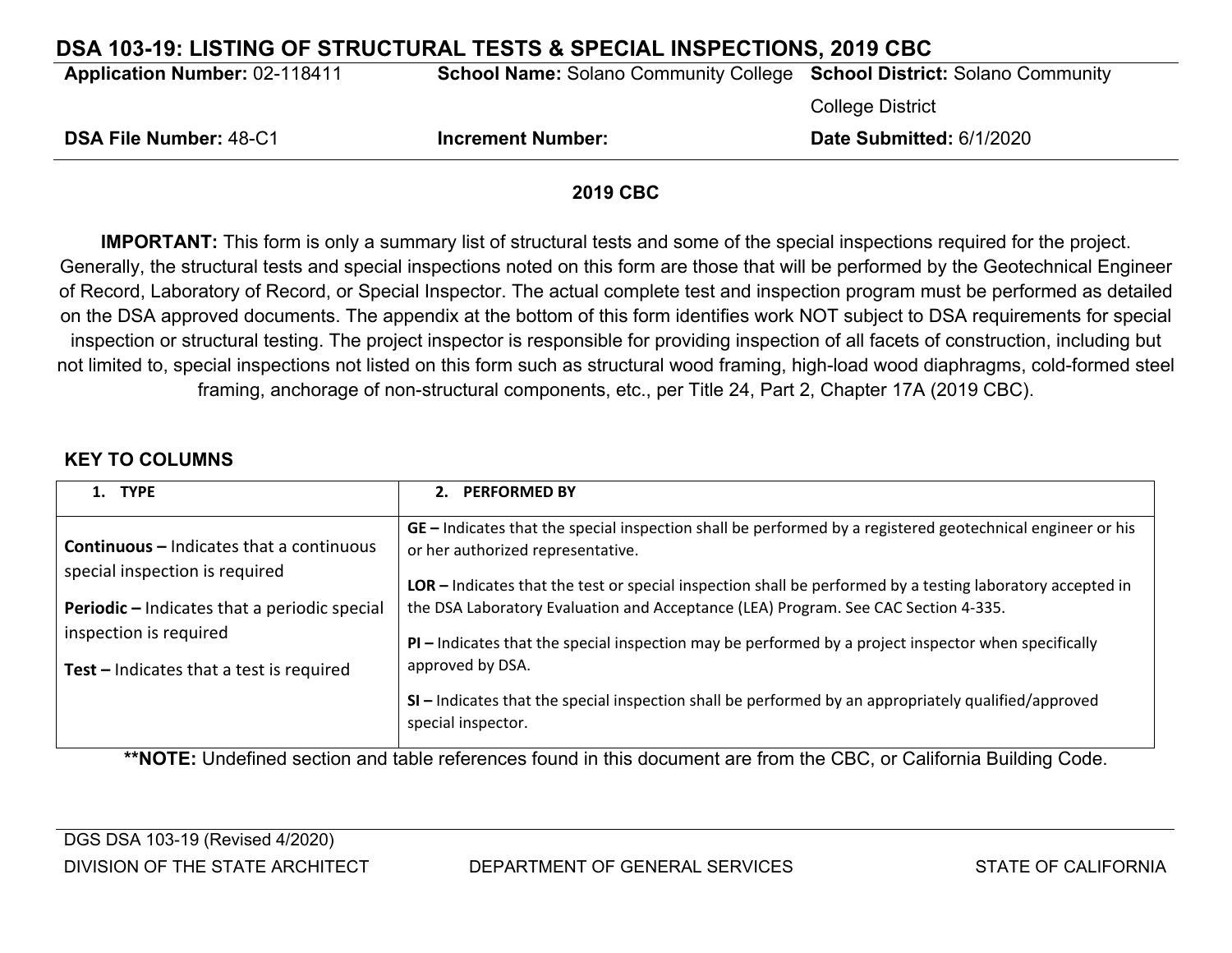## **DSA 103-19: LISTING OF STRUCTURAL TESTS & SPECIAL INSPECTIONS (SOILS), 2019 CBC**

**Application Number:** 02-118411 **School Name:** Solano Community College **School District:** Solano Community

College District

**DSA File Number:** 48-C1 **Increment Number: Date Submitted:** 6/1/2020

### **Geotechnical Reports: Project does NOT have and does NOT require a geotechnical report**

|   | 1. GENERAL:                                                                                                                                                                                                                                                                                                                   | <b>Table</b>     |              |                                                                                                                                                                                                                       |
|---|-------------------------------------------------------------------------------------------------------------------------------------------------------------------------------------------------------------------------------------------------------------------------------------------------------------------------------|------------------|--------------|-----------------------------------------------------------------------------------------------------------------------------------------------------------------------------------------------------------------------|
|   |                                                                                                                                                                                                                                                                                                                               | 1705A.6          |              |                                                                                                                                                                                                                       |
|   | <b>Test or Special Inspection</b>                                                                                                                                                                                                                                                                                             | Type             | Performed By | <b>Code References and Notes</b>                                                                                                                                                                                      |
| ⊽ | <b>a.</b> Verify that:<br>• Site has been prepared properly prior to placement of controlled<br>fill and/or excavation s for foundations.<br>• Foundation excavations are extended to proper depth and have<br>reached proper material.<br>• Materials below footings are adequate to achieve the design<br>bearing capacity. | <b>See Notes</b> | <b>PI</b>    | Refer to specific items identified in the Appendix<br>listing exemptions for limitations. Placement of<br>controlled fill exceeding 12" depth under<br>foundations is not permitted without a<br>geotechnical report. |

|   | 2. SOIL COMPACTION AND FILL:                                                                                                     | Table<br>1705A.6  |              |                                                                                                                                                                                  |
|---|----------------------------------------------------------------------------------------------------------------------------------|-------------------|--------------|----------------------------------------------------------------------------------------------------------------------------------------------------------------------------------|
|   | <b>Test or Special Inspection</b>                                                                                                | <b>Type</b>       | Performed By | <b>Code References and Notes</b>                                                                                                                                                 |
| ☑ | a. Verify use of proper materials, densities and inspect lift<br>thicknesses, placement and compaction during placement of fill. | <b>Continuous</b> | LOR*         | * Under the supervision of a geotechnical<br>engineer or LOR's engineering manager. Refer<br>to specific items identified in the Appendix listing<br>exemptions for limitations. |
| ☑ | <b>b.</b> Compaction testing.                                                                                                    | Test              | LOR*         | * Under the supervision of a geotechnical<br>engineer or LOR's engineering manager. Refer<br>to specific items identified in the Appendix listing<br>exemptions for limitations. |

| 3. DRIVEN DEEP FOUNDATIONS (PILES):                                             | Table<br>1705A.7 |     |                                                                       |
|---------------------------------------------------------------------------------|------------------|-----|-----------------------------------------------------------------------|
| <b>Test or Special Inspection</b>                                               | Type             |     | Performed By   Code References and Notes                              |
| Verify pile materials, sizes and lengths comply with the<br>а.<br>requirements. | Continuous       | GE* | * By geotechnical engineer or his or her qualified<br>representative. |

DGS DSA 103-19 (Revised 4/2020)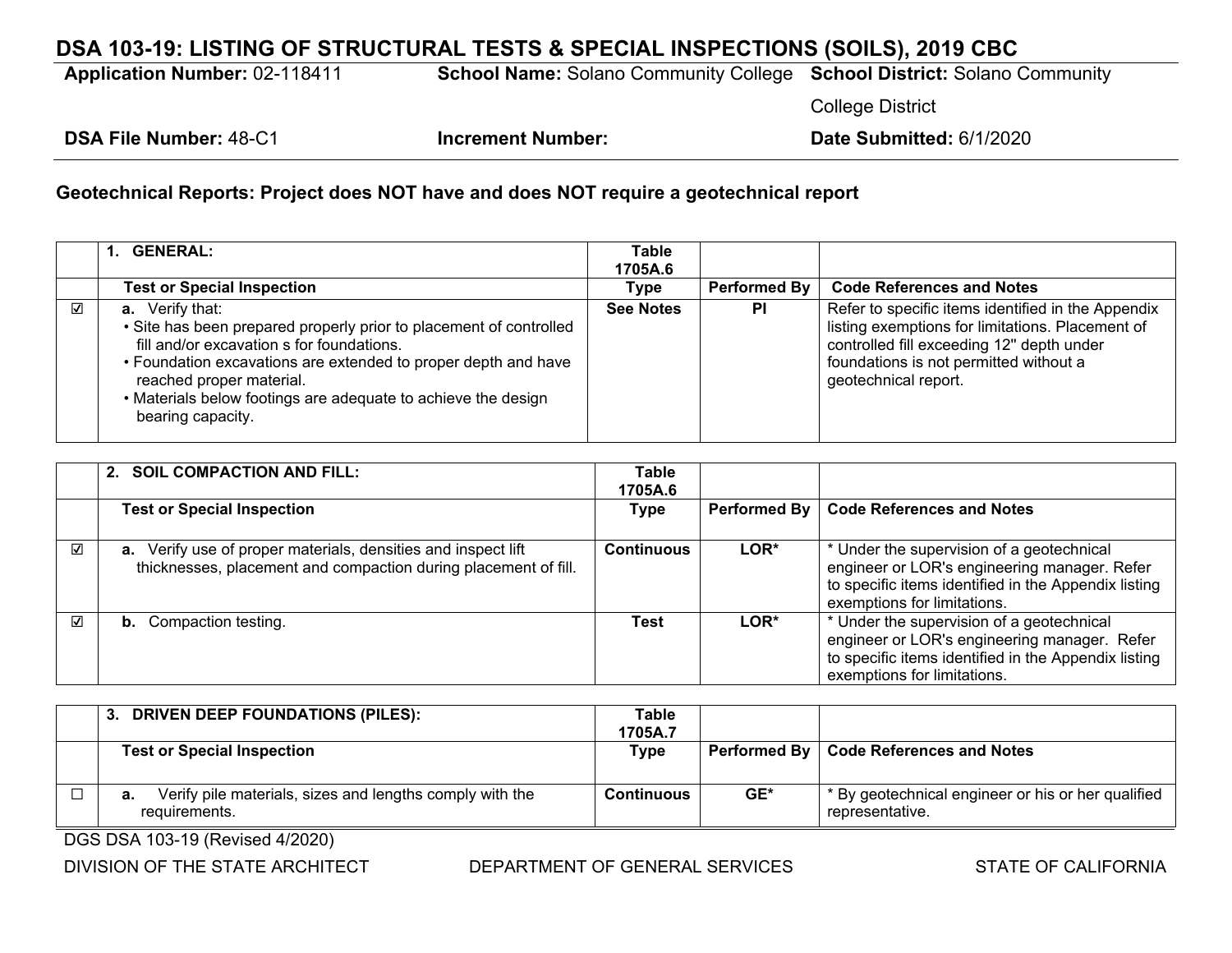## **DSA 103-19: LISTING OF STRUCTURAL TESTS & SPECIAL INSPECTIONS (SOILS), 2019 CBC**

**Application Number:** 02-118411 **School Name:** Solano Community College **School District:** Solano Community

College District

| Determine capacities of test piles and conduct additional load<br>b.<br>tests as required.                                                                                                                                                                            | Test              | <b>LOR*</b> | * Under the supervision of the geotechnical<br>engineer.              |
|-----------------------------------------------------------------------------------------------------------------------------------------------------------------------------------------------------------------------------------------------------------------------|-------------------|-------------|-----------------------------------------------------------------------|
| Inspect driving operations and maintain complete and<br>с.<br>accurate<br>records for each pile.                                                                                                                                                                      | <b>Continuous</b> | GE*         | * By geotechnical engineer or his or her qualified<br>representative. |
| Verify locations of piles and their plumbness, confirm type and<br>d.<br>size of hammer, record number of blows per foot of penetration,<br>determine required penetrations to achieve design capacity, record<br>tip and butt elevations and record any pile damage. | <b>Continuous</b> | GE*         | * By geotechnical engineer or his or her qualified<br>representative. |

| 3. DRIVEN DEEP FOUNDATIONS (PILES):                                                                                                        | <b>Table</b><br>1705A.7 |                                                           |
|--------------------------------------------------------------------------------------------------------------------------------------------|-------------------------|-----------------------------------------------------------|
| <b>Test or Special Inspection</b>                                                                                                          | Type                    | Performed By   Code References and Notes                  |
| Steel piles.<br>е.                                                                                                                         |                         | Provide tests and inspections per STEEL section below.    |
| Concrete piles and concrete filled piles.                                                                                                  |                         | Provide tests and inspections per CONCRETE section below. |
| For specialty piles, perform additional inspections as<br>g.<br>determined by the registered design professional in responsible<br>charge. |                         | * As defined on drawings or specifications.               |

|        | 4. CAST-IN-PLACE DEEP FOUNDATIONS (PIERS):                                                              | Table<br>1705A.8                                          |              |                                                                                                                                                         |  |
|--------|---------------------------------------------------------------------------------------------------------|-----------------------------------------------------------|--------------|---------------------------------------------------------------------------------------------------------------------------------------------------------|--|
|        | <b>Test or Special Inspection</b>                                                                       | Type                                                      | Performed By | <b>Code References and Notes</b>                                                                                                                        |  |
|        | <b>a.</b> Inspect drilling operations and maintain complete and accurate<br>records for each pier.      | <b>Continuous</b>                                         | <b>PI</b>    | Continuous inspection to be provided by project<br>inspector. Refer to specific items identified in the<br>Appendix listing exemptions for limitations. |  |
| $\Box$ | <b>b.</b> Verify pier locations, diameters, plumbness and lengths.<br>Record concrete or grout volumes. | <b>Continuous</b>                                         | <b>PI</b>    | Continuous inspection to be provided by project<br>inspector. Refer to specific items identified in the<br>Appendix listing exemptions for limitations. |  |
|        | Concrete piers.                                                                                         | Provide tests and inspections per CONCRETE section below. |              |                                                                                                                                                         |  |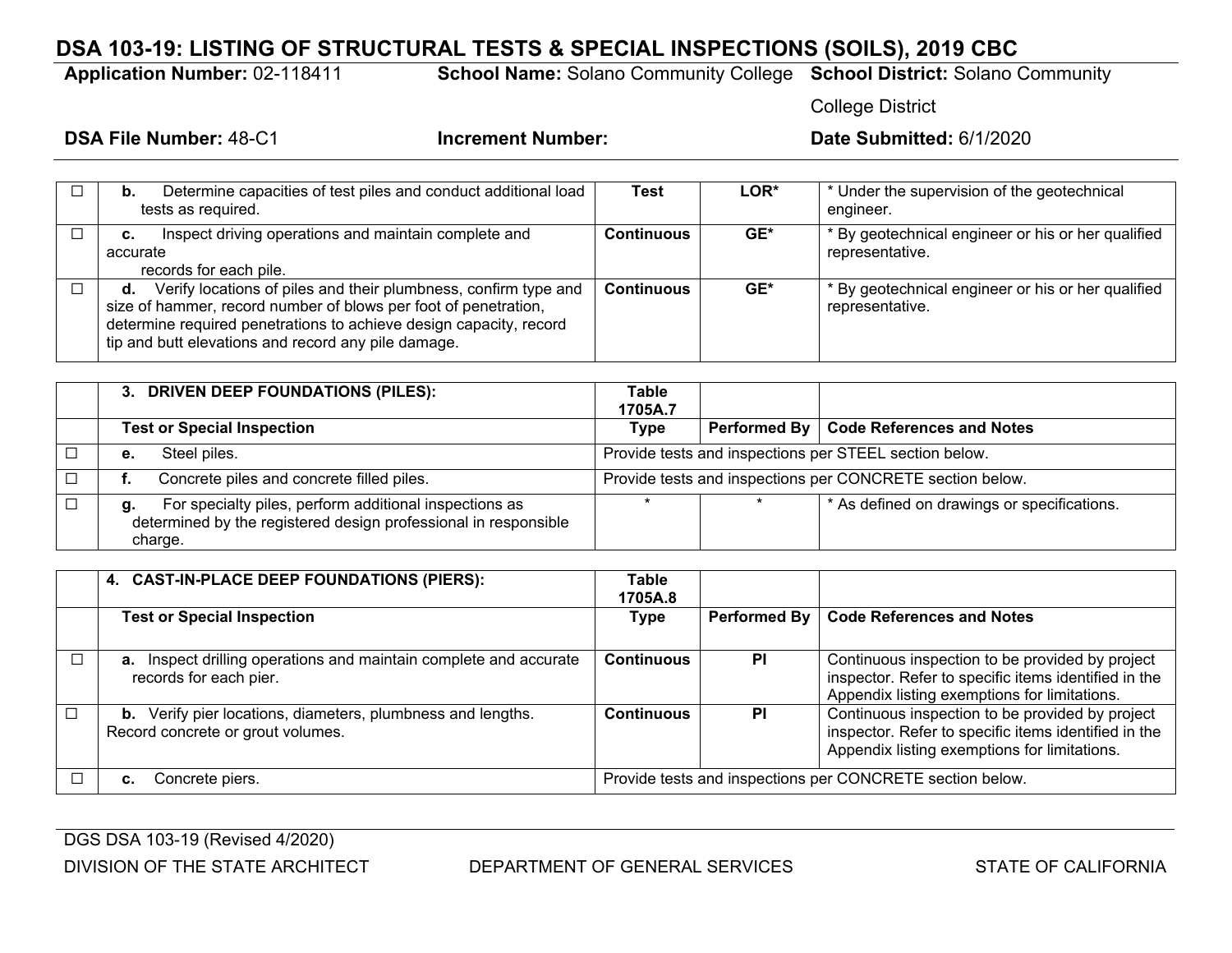## **DSA 103-19: LISTING OF STRUCTURAL TESTS & SPECIAL INSPECTIONS (SOILS), 2019 CBC**

**Application Number:** 02-118411 **School Name:** Solano Community College **School District:** Solano Community

College District

| 5. RETAINING WALLS:                                                                          |                                                           |     |                                                                                                                                                                                                           |
|----------------------------------------------------------------------------------------------|-----------------------------------------------------------|-----|-----------------------------------------------------------------------------------------------------------------------------------------------------------------------------------------------------------|
| <b>a.</b> Segmental retaining walls; inspect placement of units, dowels,<br>connectors, etc. | <b>Continuous</b>                                         | GE* | * By geotechnical engineer or his or her qualified<br>representative. See DSA IR 16-3.                                                                                                                    |
| <b>b.</b> Placement of soil reinforcement, drainage devices and/or<br>backfill.              | <b>Continuous</b>                                         | GE* | Placement, compaction and inspection of backfill per<br>Section 1705A.6.1 for fills supporting foundations (Section<br>2 above).<br>* By geotechnical engineer or his or her qualified<br>representative. |
| c. Concrete retaining walls.                                                                 | Provide tests and inspections per CONCRETE section below. |     |                                                                                                                                                                                                           |
| Masonry retaining walls.<br>d.                                                               | Provide tests and inspections per MASONRY section below.  |     |                                                                                                                                                                                                           |

| 6. OTHER SOILS:                           |                   |     |                                                                                                                                                                                                                                                                                 |
|-------------------------------------------|-------------------|-----|---------------------------------------------------------------------------------------------------------------------------------------------------------------------------------------------------------------------------------------------------------------------------------|
| a. Soil Improvements                      | Test              | GE* | Submit a comprehensive report documenting final soil<br>improvements constructed, construction observation and<br>the results of the confirmation testing and analysis to CGS<br>for final acceptance.<br>* By geotechnical engineer or his or her qualified<br>representative. |
| <b>b.</b> Inspection of Soil Improvements | <b>Continuous</b> | GE* | * By geotechnical engineer or his or her qualified<br>representative.                                                                                                                                                                                                           |
|                                           |                   |     |                                                                                                                                                                                                                                                                                 |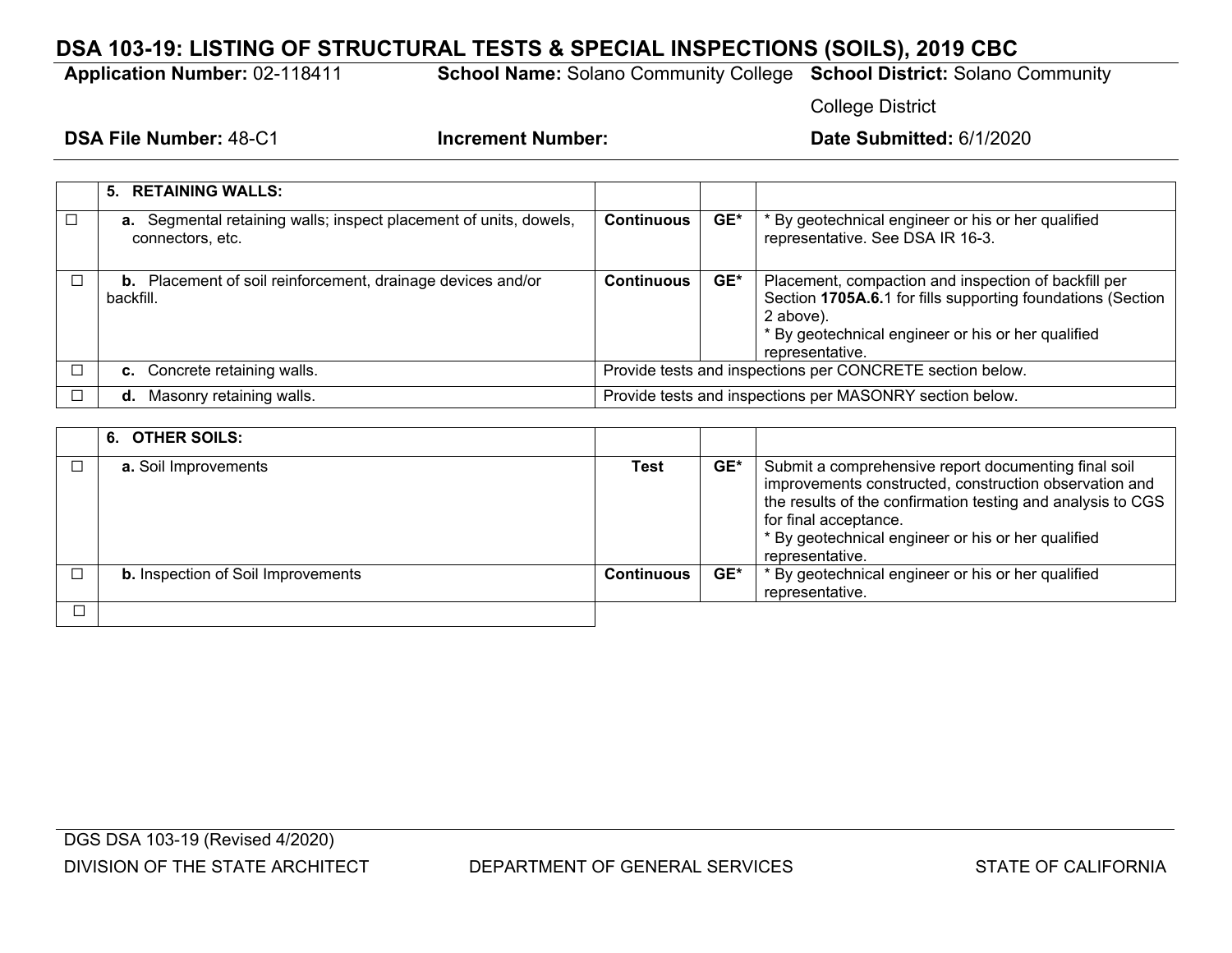# **DSA 103-19: LISTING OF STRUCTURAL TESTS & SPECIAL INSPECTIONS (Concrete), 2019 CBC**

# **Table 1705A.3; ACI 318-14 Sections 26.12 & 26.13**

| <b>Application Number: 02-118411</b> |                                                                                                                                                                    | <b>School Name: Solano Community College</b>                                             |                               | <b>School District: Solano Community</b>                                                                                                                                                                                              |  |
|--------------------------------------|--------------------------------------------------------------------------------------------------------------------------------------------------------------------|------------------------------------------------------------------------------------------|-------------------------------|---------------------------------------------------------------------------------------------------------------------------------------------------------------------------------------------------------------------------------------|--|
|                                      |                                                                                                                                                                    |                                                                                          |                               | <b>College District</b>                                                                                                                                                                                                               |  |
|                                      | <b>DSA File Number: 48-C1</b>                                                                                                                                      | <b>Increment Number:</b>                                                                 |                               | Date Submitted: 6/1/2020                                                                                                                                                                                                              |  |
|                                      | 7. CAST-IN-PLACE CONCRETE                                                                                                                                          |                                                                                          |                               |                                                                                                                                                                                                                                       |  |
|                                      | <b>Material Verification and Testing:</b>                                                                                                                          |                                                                                          |                               |                                                                                                                                                                                                                                       |  |
|                                      | <b>Test or Special Inspection</b>                                                                                                                                  | <b>Type</b>                                                                              | <b>Performed</b><br><b>By</b> | <b>Code References and Notes</b>                                                                                                                                                                                                      |  |
| ☑                                    | a. Verify use of required design mix.                                                                                                                              | <b>Periodic</b>                                                                          | <b>SI</b>                     | Table 1705A.3 Item 5, 1910A.1.                                                                                                                                                                                                        |  |
| ☑                                    | <b>b.</b> Identifiy, sample, and test reinforcing steel.                                                                                                           | Test                                                                                     | <b>LOR</b>                    | 1910A.2; ACI 318-14 Section 26.6.1.2; DSA IR 17-10. (See<br>Appendix for exemptions.)                                                                                                                                                 |  |
| ☑                                    | c. During concrete placement, fabricate specimens<br>for strength tests, perform slump and air content<br>tests, and determine the temperature of the<br>concrete. | Test                                                                                     | <b>LOR</b>                    | Table 1705A.3 Item 6; ACI 318-14 Sections 26.5 & 26.12.                                                                                                                                                                               |  |
| ☑                                    | <b>d.</b> Test concrete $(f_c)$ .                                                                                                                                  | Test                                                                                     | <b>LOR</b>                    | 1905A.1.15; ACI 318-14 Section 26.12.                                                                                                                                                                                                 |  |
|                                      | Inspection:                                                                                                                                                        |                                                                                          |                               |                                                                                                                                                                                                                                       |  |
| $\Box$                               | e. Batch plant inspection: Continuous                                                                                                                              | <b>See Notes</b>                                                                         | SI                            | Default of 'Continuous' per 1705A.3.3. If approved by DSA, batch<br>plant inspection may be reduced to 'Periodic' subject to<br>requirements in Section 1705A.3.3.1, or eliminated per<br>1705A.3.3.2. (See Appendix for exemptions.) |  |
| □                                    | f. Welding of reinforcing steel.                                                                                                                                   | Provide special inspection per STEEL, Category 19.1(d) & (e) and/or 19.2(g) & (h) below. |                               |                                                                                                                                                                                                                                       |  |

|        | 8. PRESTRESSED / POST-TENSIONED CONCRETE (in addition to Cast-in-Place Concrete tests and inspections): |                 |                 |                                       |  |  |
|--------|---------------------------------------------------------------------------------------------------------|-----------------|-----------------|---------------------------------------|--|--|
|        | <b>Test or Special Inspection</b>                                                                       | Type            | Performed<br>Bv | <b>Code References and Notes</b>      |  |  |
|        | a. Sample and test prestressing tendons and<br>anchorages.                                              | Test            | <b>LOR</b>      | 1705A.3.4, 1910A.3                    |  |  |
| $\Box$ | <b>b.</b> Inspect placement of prestressing tendons.                                                    | <b>Periodic</b> | <b>SI</b>       | 1705A.3.4, Table 1705A.3 Items 1 & 9. |  |  |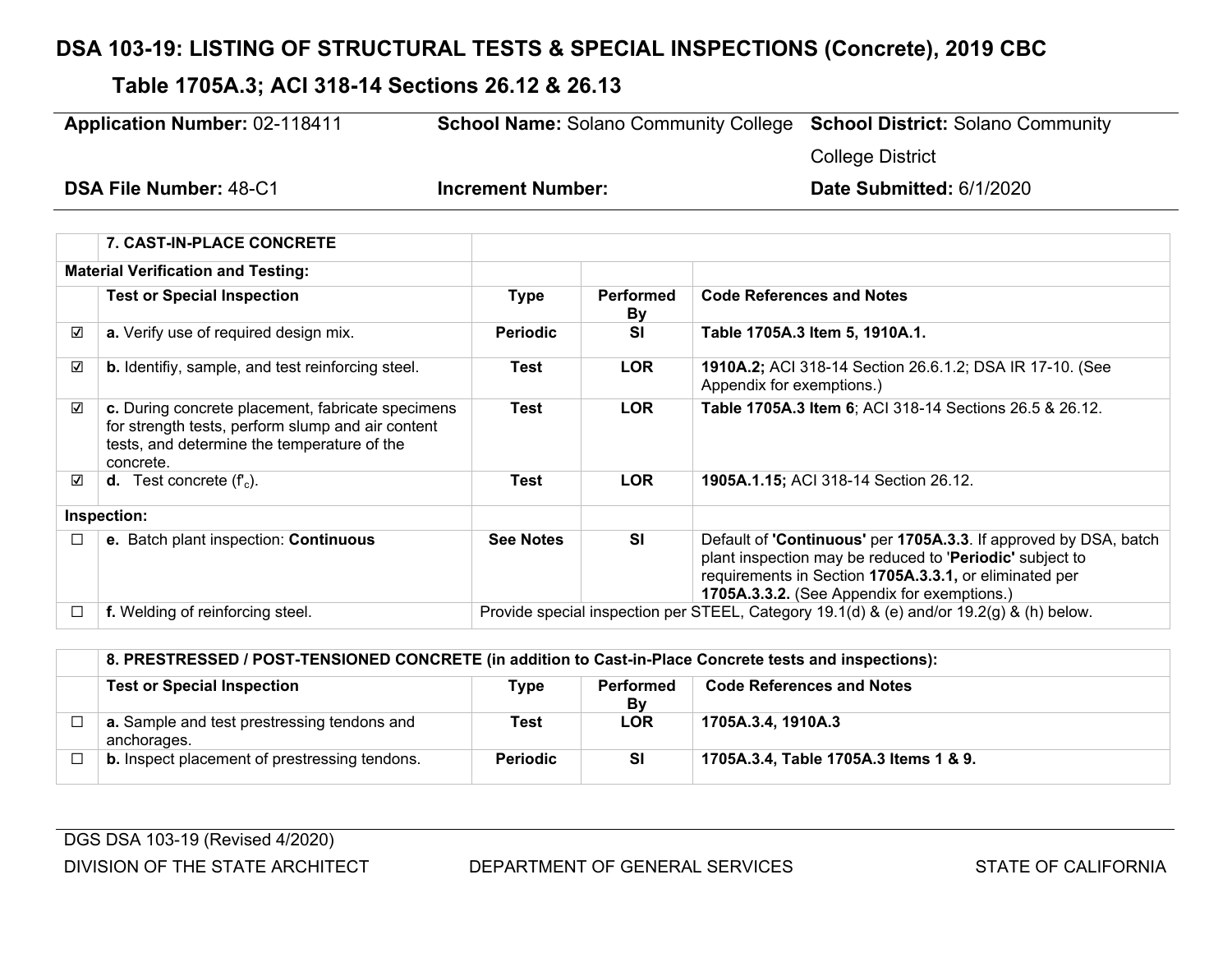# **DSA 103-19: LISTING OF STRUCTURAL TESTS & SPECIAL INSPECTIONS (Concrete), 2019 CBC**

# **Table 1705A.3; ACI 318-14 Sections 26.12 & 26.13**

| <b>Application Number: 02-118411</b>                                                                                       | <b>School Name: Solano Community College</b> |                               |                           | <b>School District: Solano Community</b>                                                                   |
|----------------------------------------------------------------------------------------------------------------------------|----------------------------------------------|-------------------------------|---------------------------|------------------------------------------------------------------------------------------------------------|
|                                                                                                                            |                                              |                               |                           | <b>College District</b>                                                                                    |
| <b>DSA File Number: 48-C1</b>                                                                                              | <b>Increment Number:</b>                     |                               |                           | Date Submitted: 6/1/2020                                                                                   |
| c. Verify in-situ concrete strength prior to stressing<br>of post-tensioning tendons.                                      | <b>Periodic</b>                              | <b>SI</b>                     |                           | Table 1705A.3 Item 11. Special inspector to verify specified<br>concrete strength test prior to stressing. |
| <b>d.</b> Inspect application of post-tensioning or<br>prestressing forces and grouting of bonded<br>prestressing tendons. | <b>Continuous</b>                            | <b>SI</b>                     |                           | 1705A.3.4, Table 1705A.3 Item 9; ACI 318-14 Section 26.13                                                  |
| 9. PRECAST CONCRETE (in addition to Cast-in-Place Concrete tests and inspections):                                         |                                              |                               |                           |                                                                                                            |
| <b>Test or Special Inspection</b>                                                                                          | <b>Type</b>                                  | <b>Performed</b><br><b>By</b> |                           | <b>Code References and Notes</b>                                                                           |
| a. Inspect fabrication of precast concrete members.                                                                        | <b>Continuous</b>                            | <b>SI</b>                     | ACI 318-14 Section 26.13. |                                                                                                            |
| Inspect erection of precast concrete members.<br>b.                                                                        | <b>Periodic</b>                              | $SI^*$                        |                           | Table 1705A.3 Item 10. * May be performed by PI when<br>specifically approved by DSA.                      |

| 10. SHOTCRETE (in addition to Cast-in-Place Concrete tests and inspections): |            |                 |                                                                                                                                          |  |
|------------------------------------------------------------------------------|------------|-----------------|------------------------------------------------------------------------------------------------------------------------------------------|--|
| <b>Test or Special Inspection</b>                                            | Type       | Performed<br>Bv | <b>Code References and Notes</b>                                                                                                         |  |
| <b>a.</b> Inspect shotcrete placement for proper<br>application techniques.  | Continuous | <b>SI</b>       | 1705A.19, Table 1705A.3 Item 7, 1908A.6, 1908A.7, 1908A.8,<br>1908A.9, 1908A.11, 1908A.12. See ACI 506.2-13 Section 3.4,<br>ACI 506R-16. |  |
| <b>b.</b> Sample and test shotcrete $(f_c)$ .                                | Test       | <b>LOR</b>      | 1908A.5, 1908A.10.                                                                                                                       |  |

|   | 11. POST-INSTALLED ANCHORS:                          |                  |                 |                                                                                                                        |
|---|------------------------------------------------------|------------------|-----------------|------------------------------------------------------------------------------------------------------------------------|
|   | <b>Test or Special Inspection</b>                    | Type             | Performed<br>Bv | <b>Code References and Notes</b>                                                                                       |
| ☑ | Inspect installation of post-installed anchors<br>а. | <b>See Notes</b> | SI*             | 1617A.1.19, Table 1705A.3 Item 4a (Continuous) & 4b<br>(Periodic), 1705A.3.8 (See Appendix for exemptions). ACI 318-14 |

DGS DSA 103-19 (Revised 4/2020)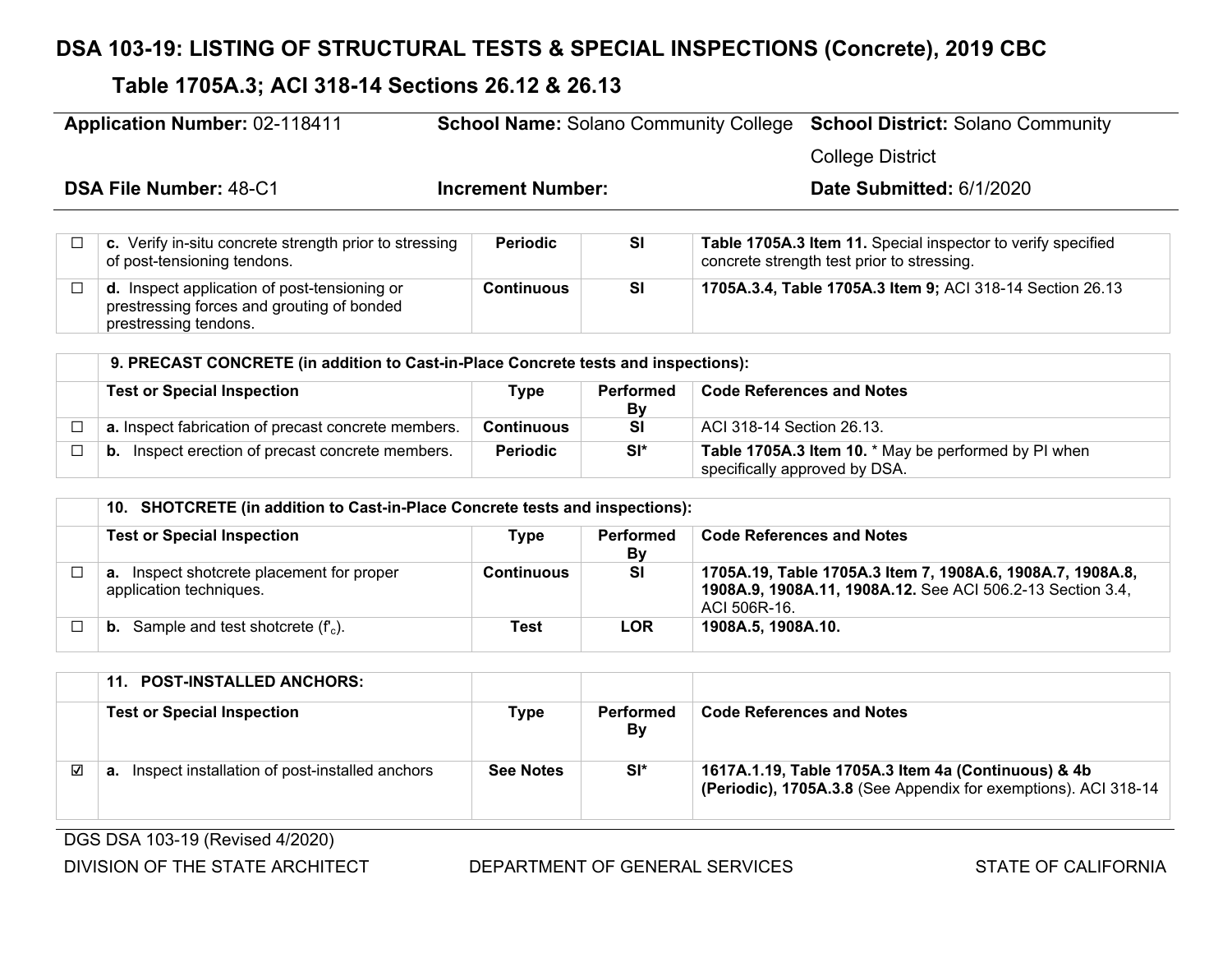# **DSA 103-19: LISTING OF STRUCTURAL TESTS & SPECIAL INSPECTIONS (Concrete), 2019 CBC**

# **Table 1705A.3; ACI 318-14 Sections 26.12 & 26.13**

| <b>Application Number: 02-118411</b> |                                    |                          |            | <b>School Name: Solano Community College School District: Solano Community</b>                              |
|--------------------------------------|------------------------------------|--------------------------|------------|-------------------------------------------------------------------------------------------------------------|
|                                      |                                    |                          |            | <b>College District</b>                                                                                     |
| <b>DSA File Number: 48-C1</b>        |                                    | <b>Increment Number:</b> |            | Date Submitted: 6/1/2020                                                                                    |
|                                      |                                    |                          |            | * May be performed by the project<br>Sections 17.8 & 26.13.<br>inspector when specifically approved by DSA. |
| $\Box$                               | Test post-installed anchors.<br>b. | Test                     | <b>LOR</b> | <b>1910A.5.</b> (See Appendix for exemptions.)                                                              |
|                                      |                                    |                          |            |                                                                                                             |
|                                      | <b>12. OTHER CONCRETE:</b>         |                          |            |                                                                                                             |
|                                      |                                    |                          |            |                                                                                                             |

|                          | Test oı<br>tıor | ۲wn م<br>THE | <u> D∧.</u><br>∩rmar<br>D' | nd Notes<br>Code |
|--------------------------|-----------------|--------------|----------------------------|------------------|
| $\overline{\phantom{a}}$ |                 |              |                            |                  |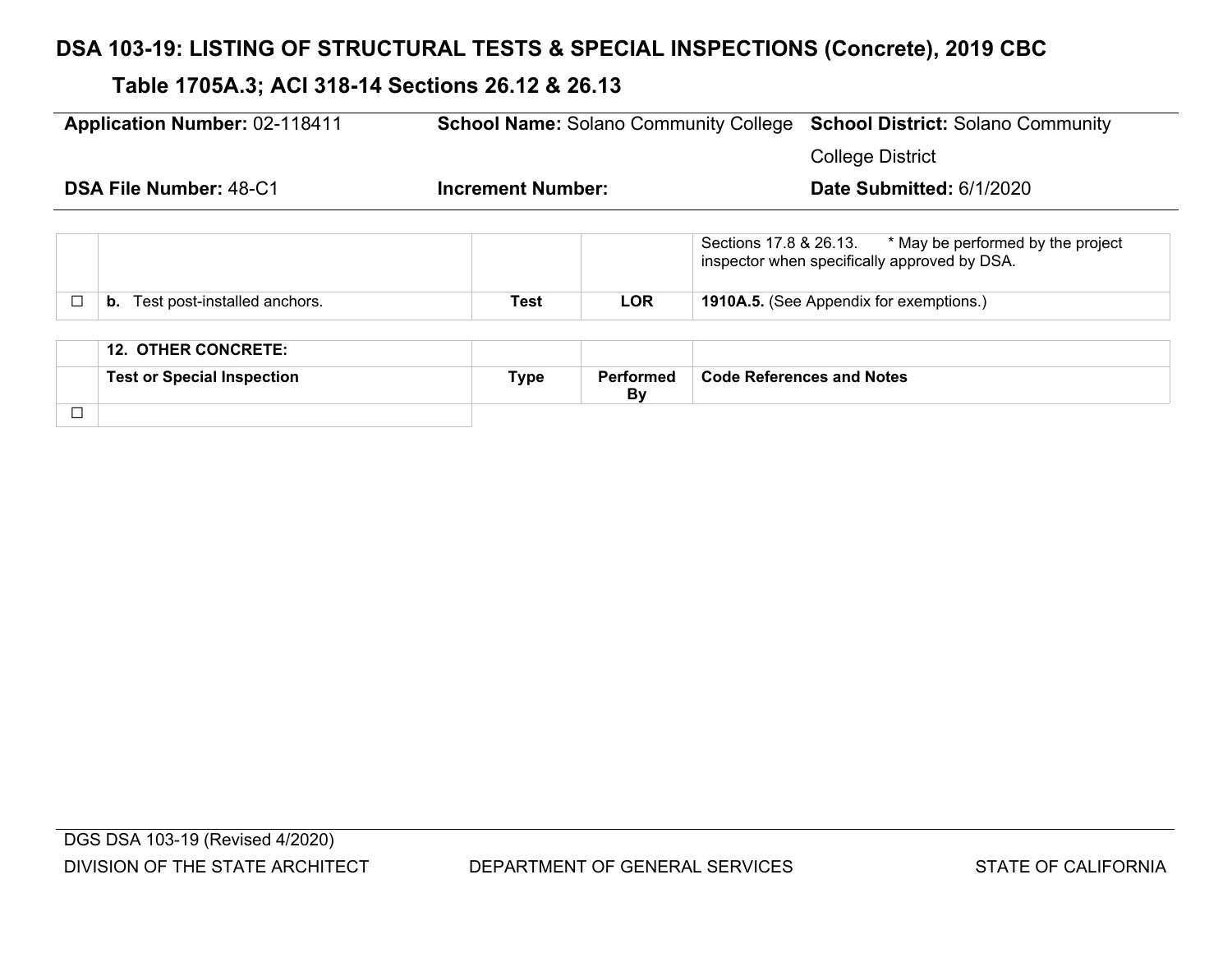**1705A.2.1, Table 1705A.2.1; AISC 303-16, AISC 341-16, AISC 358-16, AISC 360-16; AISI S100-16**

**Application Number:** 02-118411 **School Name:** Solano Community College **School District:** Solano Community

College District

**DSA File Number:** 48-C1 **Increment Number: Date Submitted:** 6/1/2020

#### **17. STRUCTURAL STEEL, COLD-FORMED STEEL AND ALUMINUM USED FOR STRUCTURAL PURPOSES Material Verification and Testing: Test or Special Inspection Type Performed By Code References and Notes** ☑ **a.** Verify identification of all materials and: • Mill certificates indicate material properties that comply with requirements. • Material sizes, types and grades comply with requirements. **Periodic** \* **Table 1705A.2.1 Item 3a‒3c.** 2202A.1**;** AISI S100-16 Section A3.1 & A3.2, AISI S240-15 Section A3 & A5, AISI S220-15 Sections A4 & A6. \* By special inspector or qualified technician when performed off-site. ☑ **b.** Test unidentified materials **Test LOR 2202A.1.** ☐ **c.** Examine seam welds of HSS shapes **Periodic SI** DSA IR 17-3. **Inspection:** ☑ **d.** Verify and document steel fabrication per DSA-approved construction documents. **Periodic SI** Not applicable to cold-formed steel light-frame construction, except for trusses (**1705A.2.4**). ☑

|        | <b>18. HIGH-STRENGTH BOLTS: RCSC 2014</b>                                                                                                                   |                 |                 |                                                                                                                                                  |  |
|--------|-------------------------------------------------------------------------------------------------------------------------------------------------------------|-----------------|-----------------|--------------------------------------------------------------------------------------------------------------------------------------------------|--|
|        | Material Verification and Testing of High-Strength Bolts, Nuts and Washers:                                                                                 |                 |                 |                                                                                                                                                  |  |
|        | <b>Test or Special Inspection</b>                                                                                                                           | <b>Type</b>     | Performed<br>By | <b>Code References and Notes</b>                                                                                                                 |  |
| $\Box$ | a. Verify identification markings and<br>manufacturer's certificates of compliance conform<br>to ASTM standards specified in the DSA-approved<br>documents. | <b>Periodic</b> | <b>SI</b>       | Table 1705A.2.1 Items 1a & 1b, 2202A.1; AISC 360-16 Section<br>A3.3, J3.1, and N3.2; RCSC 2014 Section 1.5 & 2.1; DSA IR 17-<br>8 & DSA IR 17-9. |  |
| П      | <b>b.</b> Test high-strength bolts, nuts and washers.                                                                                                       | <b>Test</b>     | <b>LOR</b>      | Table 1705A.2.1 Item 1c, 2213A.1; RCSC 2014 Section 7.2;<br><b>DSA IR 17-8.</b>                                                                  |  |
|        | Inspection of High-Strength Bolt Installation:                                                                                                              |                 |                 |                                                                                                                                                  |  |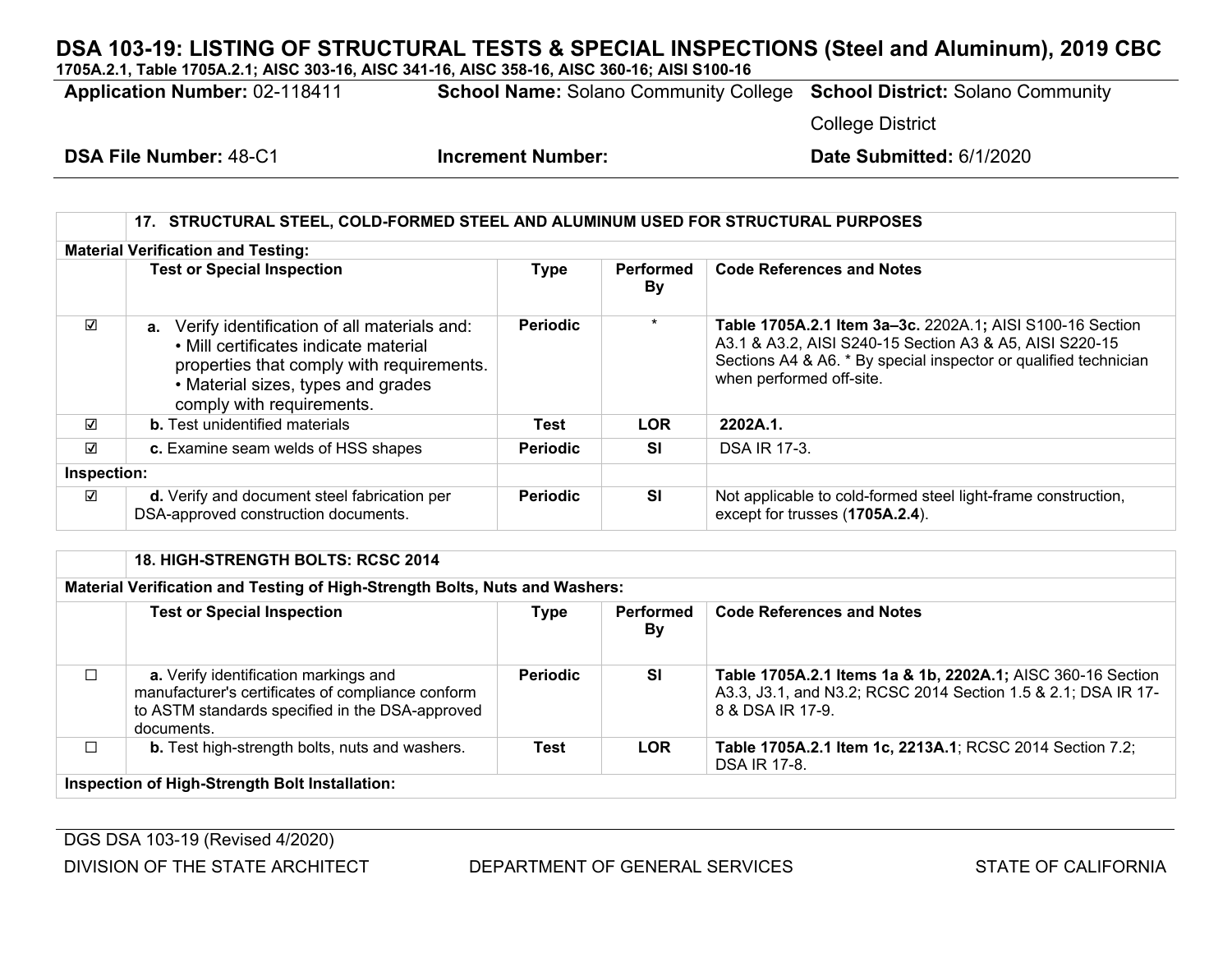**1705A.2.1, Table 1705A.2.1; AISC 303-16, AISC 341-16, AISC 358-16, AISC 360-16; AISI S100-16**

**Application Number:** 02-118411 **School Name:** Solano Community College **School District:** Solano Community

College District

| $\Box$ | c. Bearing-type ("snug tight") connections.    | <b>Periodic</b> | <b>SI</b> | Table 1705A.2.1 Item 2a, 1705A.2.6, 2204A.2; AISC 360-16<br>$\vert$ J3.1, J3.2, M2.5 & N5.6; RCSC 2014 Section 9.1; DSA IR 17-9.                                                                                 |
|--------|------------------------------------------------|-----------------|-----------|------------------------------------------------------------------------------------------------------------------------------------------------------------------------------------------------------------------|
| $\Box$ | d. Pretensioned and slip-critical connections. |                 | SI        | Table 1705A.2.1 Items 2b & 2c, 1705A.2.6, 2204A.2; AISC 360-<br>16 J3.1, J3.2, M2.5 & N5.6; RCSC 2014 Sections 9.2 & 9.3; DSA<br>IR 17-9. * "Continuous" or "Periodic" depends on the tightening<br>method used. |

|                         | <b>19. WELDING:</b>                                                                                                                 | 1705A.2.5, Table 1705A.2.1 Items 4 & 5; AWS D1.1 and AWS D1.8 for structural steel; AWS<br>D1.2 for Aluminum; AWS D1.3 for cold-formed steel; AWS D1.4 for reinforcing steel; DSA IR 17-<br>3 (See Appendix for exemptions.) |                               |                                                                                                            |  |  |
|-------------------------|-------------------------------------------------------------------------------------------------------------------------------------|------------------------------------------------------------------------------------------------------------------------------------------------------------------------------------------------------------------------------|-------------------------------|------------------------------------------------------------------------------------------------------------|--|--|
|                         | Verification of Materials, Equipment, Welders, etc.:                                                                                |                                                                                                                                                                                                                              |                               |                                                                                                            |  |  |
|                         | <b>Test or Special Inspection</b>                                                                                                   | Type                                                                                                                                                                                                                         | <b>Performed</b><br><b>By</b> | <b>Code References and Notes</b>                                                                           |  |  |
| ☑                       | a. Verify weld filler material identification<br>markings per AWS designation listed on the DSA-<br>approved documents and the WPS. | <b>Periodic</b>                                                                                                                                                                                                              | <b>SI</b>                     | <b>DSA IR 17-3.</b>                                                                                        |  |  |
| ☑                       | <b>b.</b> Verify weld filler material manufacturer's<br>certificate of compliance.                                                  | <b>Periodic</b>                                                                                                                                                                                                              | <b>SI</b>                     | <b>DSA IR 17-3.</b>                                                                                        |  |  |
| ☑                       | c. Verify WPS, welder qualifications and<br>equipment.                                                                              | <b>Periodic</b>                                                                                                                                                                                                              | <b>SI</b>                     | <b>DSA IR 17-3.</b>                                                                                        |  |  |
|                         | <b>19.1 SHOP WELDING:</b>                                                                                                           |                                                                                                                                                                                                                              |                               |                                                                                                            |  |  |
|                         | <b>Test or Special Inspection</b>                                                                                                   | Type                                                                                                                                                                                                                         | Performed<br><b>By</b>        | <b>Code References and Notes</b>                                                                           |  |  |
| $\overline{\mathbf{v}}$ | a. Inspect groove welds, multi-pass fillet welds,<br>single pass fillet welds $> 5/16$ ", plug and slot welds.                      | <b>Continuous</b>                                                                                                                                                                                                            | SI                            | Table 1705A.2.1 Items 5a.1-4; AISC 360-16 (and AISC 341-16<br>as applicable); DSA IR 17-3.                 |  |  |
| $\overline{\mathsf{v}}$ | <b>b.</b> Inspect single-pass fillet welds $\leq$ 5/16", floor<br>and roof deck welds.                                              | <b>Periodic</b>                                                                                                                                                                                                              | <b>SI</b>                     | 1705A.2.2, Table 1705A.2.1 Items 5a.5 & 5a.6; AISC 360-16<br>(and AISC 341-16 as applicable); DSA IR 17-3. |  |  |
| $\overline{\mathsf{v}}$ | c. Inspect welding of stairs and railing systems.                                                                                   | <b>Periodic</b>                                                                                                                                                                                                              | <b>SI</b>                     | <b>1705A.2.1; AISC 360-16 (and AISC 341-16 as applicable); AWS</b><br>D1.1 & D1.3; DSA IR 17-3.            |  |  |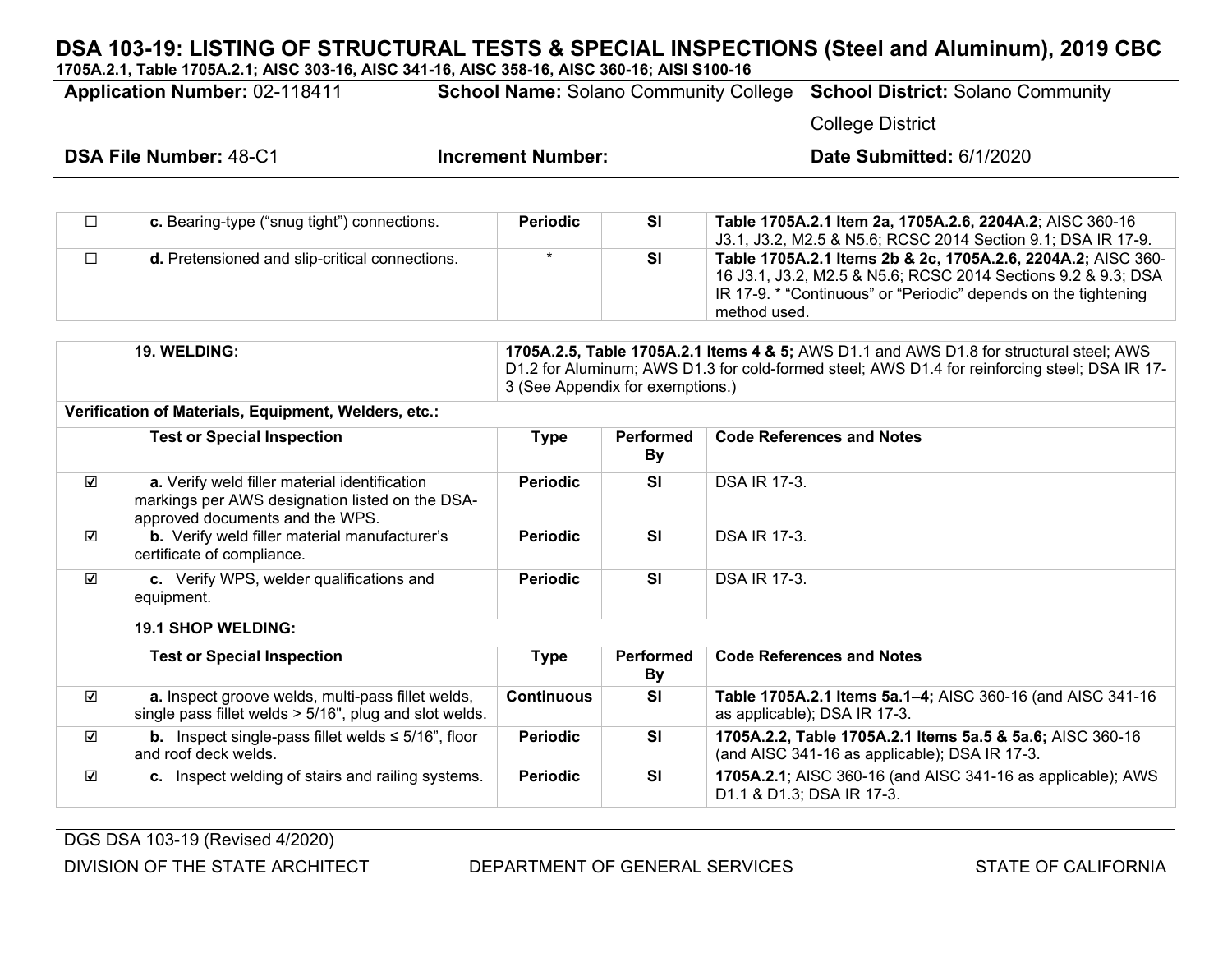**1705A.2.1, Table 1705A.2.1; AISC 303-16, AISC 341-16, AISC 358-16, AISC 360-16; AISI S100-16 Application Number:** 02-118411 **School Name:** Solano Community College **School District:** Solano Community College District **DSA File Number:** 48-C1 **Increment Number: Date Submitted:** 6/1/2020 ☐ **d.** Verification of reinforcing steel weldability other than ASTM A706. **Periodic SI 1705A.3.1; AWS D1.4; DSA IR 17-3. Verify carbon equivalent** reported on mill certificates. ☐ **e.** Inspect welding of reinforcing steel. **Continuous SI Table 1705A.2.1 Item 5b, 1705A.3.1, Table 1705A.3 Item 2, 1903A.8;** AWS D1.4; DSA IR 17-3. **19.2 FIELD WELDING: Test or Special Inspection Type Performed By Code References and Notes** ☑ **a.** Inspect groove welds, multi-pass fillet welds, single pass fillet welds > 5/16", plug and slot welds. **Continuous SI Table 1705A.2.1 Items 5a.1‒4;** AISC 360-16 (AISC 341-16 as applicable); DSA IR 17-3. ☑ **b.** Inspect single-pass fillet welds ≤ 5/16". **Periodic SI Table 1705A.2.1 Item 5a.5;** AISC 360-16 (AISC 341-16 as applicable); DSA IR 17-3. ☐ **c.** Inspect end-welded studs (ASTM A-108) installation (including bend test). **Periodic SI 2213A.2**; AISC 360-16 (AISC 341-16 as applicable); AWS D1.1; DSA IR 17-3. ☐ **d.** Inspect floor and roof deck welds. **Periodic SI 1705A.2.2, Table 1705A.2.1 Item 5a.6;** AISC 360-16 (AISC 341- 16 as applicable); AWS D1.3; DSA IR 17-3. ☐ **e.** Inspect welding of structural cold-formed steel. **Periodic SI\* 1705A.2.5; AWS D1.3; DSA IR 17-3.** The quality control provisions of AISI S240-15 Chapter D shall also apply. \* May be performed by the project inspector when specifically approved by DSA. ☐ **f.** Inspect welding of stairs and railing systems. **Periodic SI\* 1705A.2.1;** AISC 360-16 (AISC 341-16 as applicable); AWS D1.1 & D1.3; DSA IR 17-3. \* May be performed by the project inspector when specifically approved by DSA. ☐ **g.** Verification of reinforcing steel weldability. **Periodic SI 1705A.3.1**; AWS D1.4; DSA IR 17-3. Verify carbon equivalent reported on mill certificates. ☐ **h.** Inspect welding of reinforcing steel. **Continuous SI Table 1705A.2.1 Item 5b, 1705A.3.1, Table 1705A.3 Item 2, 1903A.8;** AWS D1.4; DSA IR 17-3.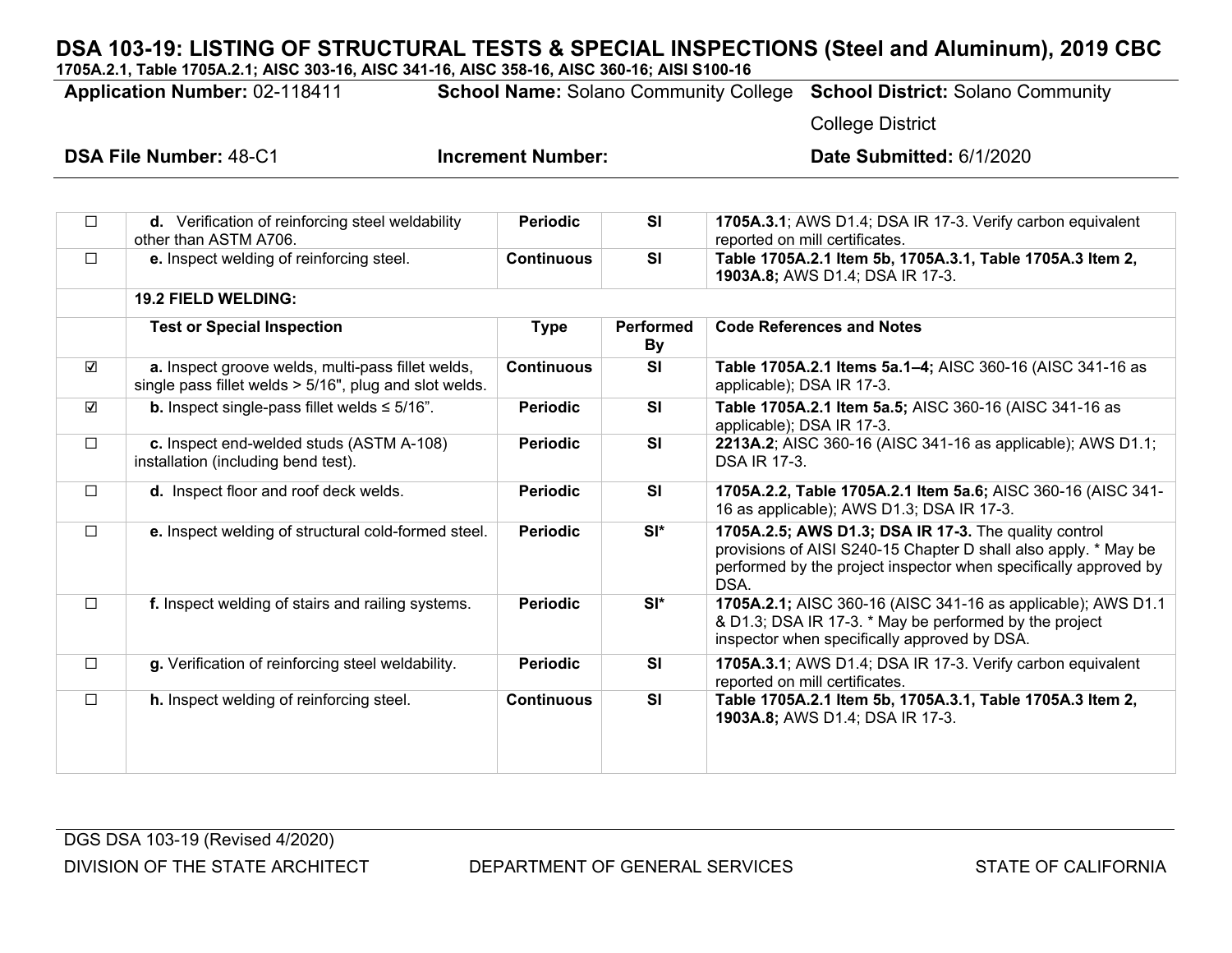**1705A.2.1, Table 1705A.2.1; AISC 303-16, AISC 341-16, AISC 358-16, AISC 360-16; AISI S100-16**

**Application Number:** 02-118411 **School Name:** Solano Community College **School District:** Solano Community

College District

|   | <b>20. NONDESTRUCTIVE TESTING:</b><br>1705A.2.1, Table 1705A.2.1; AISC 303-16, AISC 341-16, AISC 358-16, AISC 360-16; AISI S100-16 |             |                 |                                                                                                                               |  |  |
|---|------------------------------------------------------------------------------------------------------------------------------------|-------------|-----------------|-------------------------------------------------------------------------------------------------------------------------------|--|--|
|   | <b>Test or Special Inspection</b>                                                                                                  | <b>Type</b> | Performed<br>By | <b>Code References and Notes</b>                                                                                              |  |  |
| ☑ | a. Ultrasonic                                                                                                                      | Test        | <b>LOR</b>      | 1705A.2.1, 1705A.2.5; AISC 341-16 J6.2, AISC 360-16<br>N5.5; ANSI/ASNT CP-189, SNT-TC-1A; AWS D1.1, AWS<br>D1.8; DSA IR 17-2. |  |  |
| ☑ | <b>b.</b> Magnetic Particle                                                                                                        | Test        | <b>LOR</b>      | 1705A.2.1, 1705A.2.5; AISC 341-16 J6.2, AISC 360-16<br>N5.5; ANSI/ASNT CP-189, SNT-TC-1A; AWS D1.1, AWS<br>D1.8; DSA IR 17-2. |  |  |
|   | c.                                                                                                                                 | Test        | <b>LOR</b>      |                                                                                                                               |  |  |

|                         | 21. STEEL JOISTS AND TRUSSES: 1705A.2.1, Table 1705A.2.1; AISC 303-16, AISC 341-16, AISC 358-16, AISC 360-16; AISI S100-16                                                                                                                                            |                   |                 |                                                                                                                                |  |  |
|-------------------------|-----------------------------------------------------------------------------------------------------------------------------------------------------------------------------------------------------------------------------------------------------------------------|-------------------|-----------------|--------------------------------------------------------------------------------------------------------------------------------|--|--|
|                         | <b>Test or Special Inspection</b>                                                                                                                                                                                                                                     | <b>Type</b>       | Performed<br>By | <b>Code References and Notes</b>                                                                                               |  |  |
| $\overline{\mathbf{v}}$ | <b>a.</b> Verify size, type and grade for all chord and<br>web members as well as connectors and weld filler<br>material; verify joist profile, dimensions and camber<br>(if applicable); verify all weld locations, lengths and<br>profiles; mark or tag each joist. | <b>Continuous</b> | SI              | 1705A.2.3, Table 1705A.2.3; AWS D1.1; DSA IR 22-3 for steel<br>joists only. 1705A.2.4; AWS D1.3 for cold-formed steel trusses. |  |  |

|                                   |      |                 | 22. SPRAY APPLIED FIRE-PROOFING: 1705A.2.1, Table 1705A.2.1; AISC 303-16, AISC 341-16, AISC 358-16, AISC 360-16; AISI S100-16 |
|-----------------------------------|------|-----------------|-------------------------------------------------------------------------------------------------------------------------------|
| <b>Test or Special Inspection</b> | Tvpe | Performed<br>B٧ | <b>Code References and Notes</b>                                                                                              |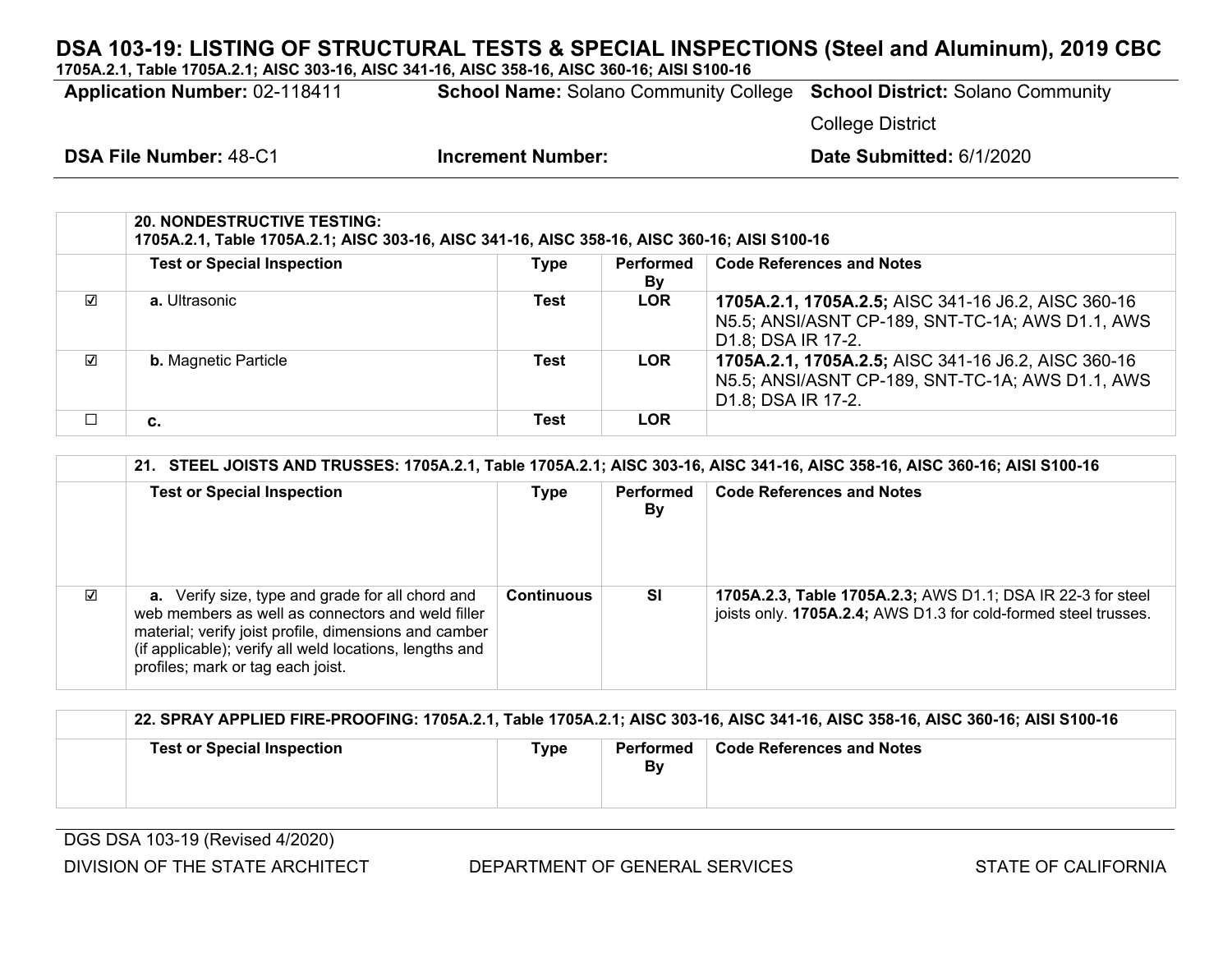**1705A.2.1, Table 1705A.2.1; AISC 303-16, AISC 341-16, AISC 358-16, AISC 360-16; AISI S100-16**

| <b>Application Number: 02-118411</b> |                                                                                                      |                          |           |           | <b>School Name: Solano Community College School District: Solano Community</b> |  |
|--------------------------------------|------------------------------------------------------------------------------------------------------|--------------------------|-----------|-----------|--------------------------------------------------------------------------------|--|
|                                      |                                                                                                      |                          |           |           | <b>College District</b>                                                        |  |
| <b>DSA File Number: 48-C1</b>        |                                                                                                      | <b>Increment Number:</b> |           |           | Date Submitted: 6/1/2020                                                       |  |
|                                      |                                                                                                      |                          |           |           |                                                                                |  |
|                                      | <b>a.</b> Examine structural steel surface conditions,<br>inspect application, take samples, measure | <b>Periodic</b>          | <b>SI</b> | 1705A.14. |                                                                                |  |

|   | thickness and verify compliance of all aspects of<br>application with DSA-approved documents. |      |            |             |
|---|-----------------------------------------------------------------------------------------------|------|------------|-------------|
| └ | <b>b.</b> Test bond strength.                                                                 | Test | <b>LOR</b> | 1705A.14.6. |
|   | <b>c.</b> Test density.                                                                       | Test | <b>LOR</b> | 1705A.14.5. |

| 23. ANCHOR BOLTS AND ANCHOR RODS:                            |      |            |                                                                                                                |
|--------------------------------------------------------------|------|------------|----------------------------------------------------------------------------------------------------------------|
| <b>a.</b> Anchor Bolts and Anchor Rods                       | Test | <b>LOR</b> | Sample and test anchor bolts and anchor rods not readily<br>identifiable per procedures noted in DSA IR 17-11. |
| <b>b.</b> Threaded rod not used for foundation<br>anchorage. | Test | <b>LOR</b> | Sample and test threaded rods not readily identifiable per<br>procedures noted in DSA IR 17-11.                |

|   | <b>23.1 OTHER STEEL:</b>          |      |                 |                                  |
|---|-----------------------------------|------|-----------------|----------------------------------|
|   | <b>Test or Special Inspection</b> | Туре | Performed<br>Bv | <b>Code References and Notes</b> |
| _ |                                   |      |                 |                                  |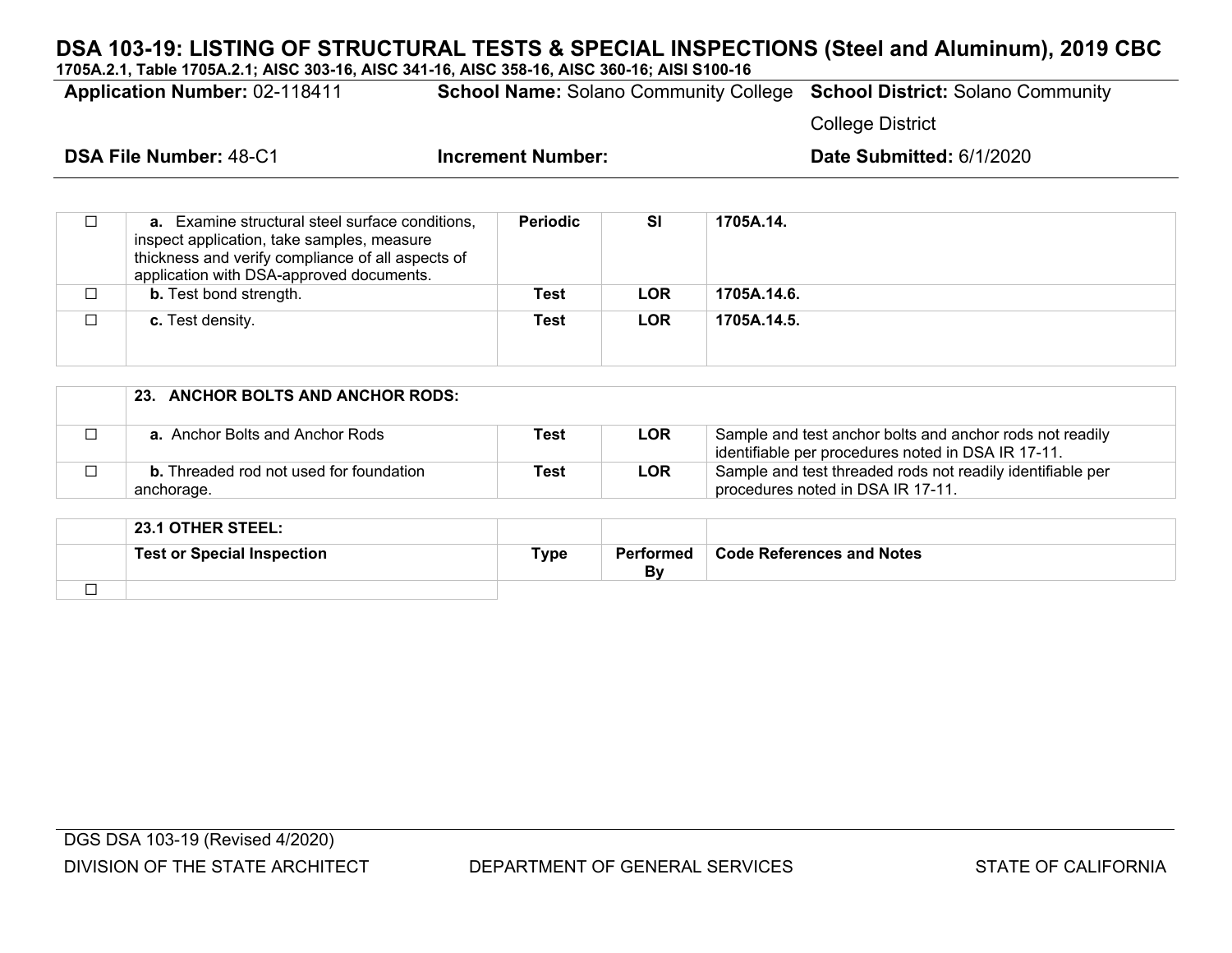# **Appendix: Work Exempt from DSA Requirements for Structural Tests / Special Inspections Application Number:** 02-118411 **School Name:** Solano Community College **School District:** Solano Community College District

| <b>DSA File Number: 48-C1</b> | <b>Increment Number:</b> | Date Submitted: 6/1/2020 |
|-------------------------------|--------------------------|--------------------------|
|                               |                          |                          |

Exempt items given in DSA IR A-22 or the 2019 CBC (including DSA amendments) and those items identified below with an "X" by the design professional are NOT subject to DSA requirements for the structural tests **/** special inspections noted. **Items marked as exempt shall be identified on the approved construction documents**. The project inspector shall verify all construction complies with the approved construction documents.

|   | <b>SOILS:</b>                                                                                                                                                                                                                                                                                                                                                                                                                                                                                                                                                                                                                                                             |
|---|---------------------------------------------------------------------------------------------------------------------------------------------------------------------------------------------------------------------------------------------------------------------------------------------------------------------------------------------------------------------------------------------------------------------------------------------------------------------------------------------------------------------------------------------------------------------------------------------------------------------------------------------------------------------------|
| П | 1. Deep foundations acting as a cantilever footing designed based on minimum allowable pressures per CBC Table 1806A.2<br>and having no geotechnical report for the following cases: A) free standing sign or scoreboard, B) cell or antenna towers and<br>poles less than 35'-0" tall (e.g., lighting poles, flag poles, poles supporting open mesh fences, etc.), C) single-story structure<br>with dead load less than 5 psf (e.g., open fabric shade structure), or D) covered walkway structure with an apex height less<br>than 10'-0" above adjacent grade.                                                                                                        |
| ⊓ | 2. Shallow foundations, etc. are exempt from special inspections and testing by a Geotechnical Engineer for the following cases: A)<br>buildings without a geotechnical report and meeting the exception Item #1 criteria in CBC Section 1803A.2 supported by native soil (any<br>excavation depth) or fill soil (not exceeding 12" depth per CBC, Section 1804A.6), B) soil scarification/recompaction not exceeding 12"<br>depth, C) native or fill soil supporting exterior non-structural flatwork (e.g., sidewalks, site concrete ramps, site stairs, parking lots,<br>driveways, etc.), D) unpaved landscaping and playground areas, or E) utility trench backfill. |

|   | <b>CONCRETE/MASONRY:</b>                                                                                                                                                                                                                                                                                                                             |
|---|------------------------------------------------------------------------------------------------------------------------------------------------------------------------------------------------------------------------------------------------------------------------------------------------------------------------------------------------------|
| П | 1. Post-installed anchors for the following: A) exempt non-structural components (e.g., mechanical, electrical, plumbing equipment - see<br>Item 7 for "Welding") given in CBC Section 1617A.1.18 (which replaces ASCE 7-16, Section 13.1.4) or B) interior nonstructural wall<br>partitions meeting criteria listed in exempt Item 3 for "Welding." |
| П | 2. Concrete batch plant inspection is not required for items given in CBC Section 1705A.3.3.2 subject to the requirements and<br>limitations in that section.                                                                                                                                                                                        |
| П | 3. Non-bearing non-shear masonry walls may be exempt from certain DSA masonry testing and special inspection items as allowed per<br>DSA IR 21-1. Refer to construction documents for specific exemptions accordingly for each applicable wall condition.                                                                                            |
| П | 4. Epoxy shear dowels in site flatwork and/or other non-structural concrete.                                                                                                                                                                                                                                                                         |
| П | 5. Testing of reinforcing bars is not required for items given in CBC Section 1910A.2 subject to the requirements and limitations<br>in that section.                                                                                                                                                                                                |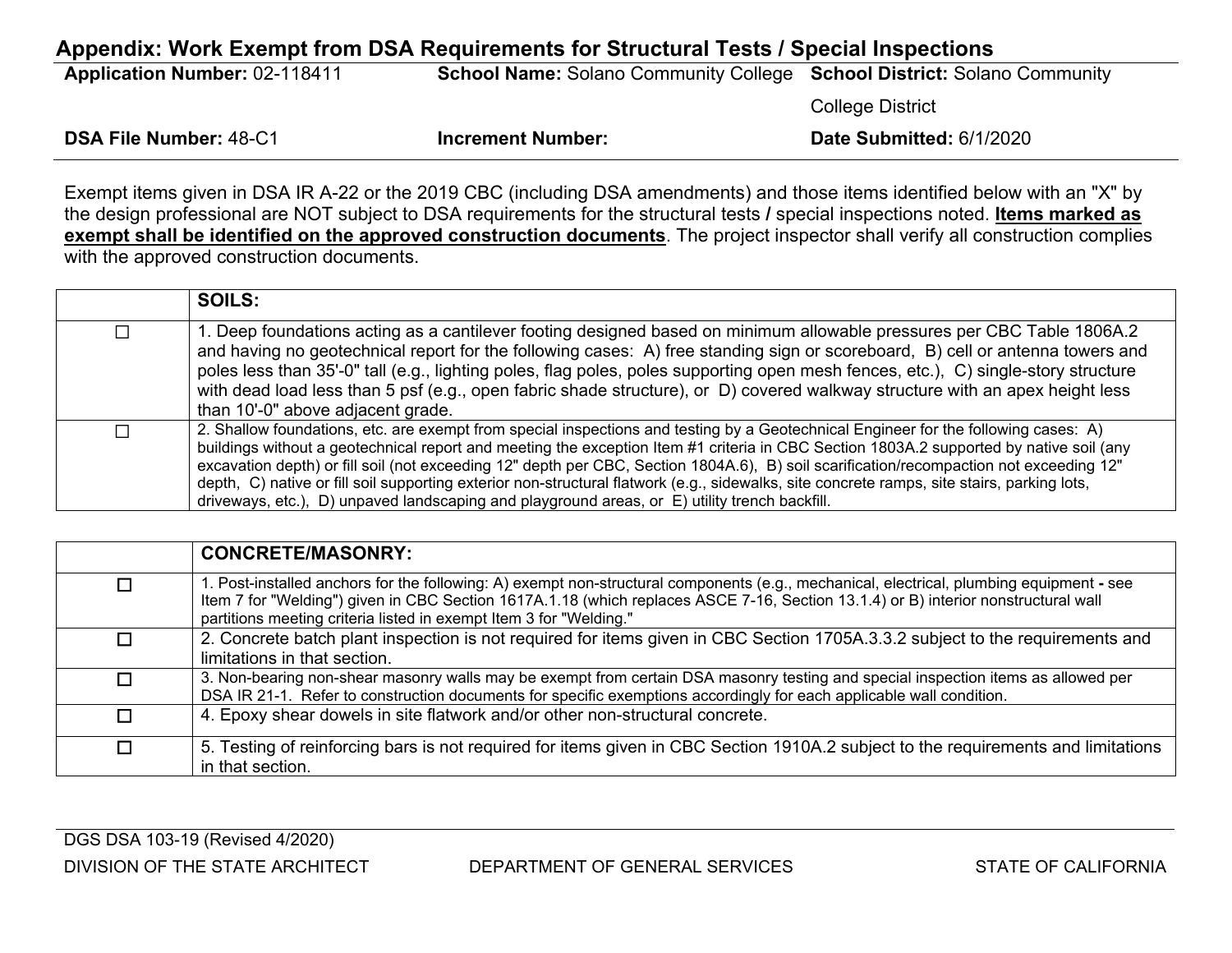## **Appendix: Work Exempt from DSA Requirements for Structural Tests / Special Inspections**

**Application Number:** 02-118411 **School Name:** Solano Community College **School District:** Solano Community

College District

|        | <b>Welding:</b>                                                                                                                                                                                                                                                                                                                                                                                                                                                                                                  |
|--------|------------------------------------------------------------------------------------------------------------------------------------------------------------------------------------------------------------------------------------------------------------------------------------------------------------------------------------------------------------------------------------------------------------------------------------------------------------------------------------------------------------------|
| $\Box$ | 1. Solid-clad and open-mesh gates with maximum leaf span or rolling section for rolling gates of 10' and apex height less than<br>8'-0" above lowest adjacent grade. When located above circulation or occupied space below, these gates are not located within<br>1.5x gate/fence height (max 8'-0") to the edge of floor or roof.                                                                                                                                                                              |
| $\Box$ | 2. Handrails, guardrails and modular or relocatable ramps associated with walking surfaces less than 30" above adjacent grade<br>(excluding post base connections per the 'Exception' language in Section 1705A.2.1); fillet welds shall not be ground flush.                                                                                                                                                                                                                                                    |
| $\Box$ | 3. Non-structural interior cold-formed steel framing spanning less than 15'-0", such as in interior partitions, interior soffits, etc.<br>supporting only self weight and light-weight finishes or adhered tile, masonry, stone, or terra cotta veneer no more than 5/8"<br>thickness and apex less than 20'-0" in height and not over an exit way. Maximum tributary load to a member shall not exceed<br>the equivalent of that occurring from a 10'x10' opening in a 15' tall wall for a header or king stud. |
| $\Box$ | 4. Manufactured support frames and curbs using hot rolled or cold-formed steel (i.e., light gauge) for mechanical, electrical, or<br>plumbing equipment weighing less than 2000# (equipment only) (connections of such frames to superstructure elements using<br>welding will require special inspection as noted in selected item(s) for Sections 19, 19.1 and/or 19.2 of listing above).                                                                                                                      |
| $\Box$ | 5. Manufactured components (e.g., Tolco, B-Line, Afcon, etc.) for mechanical, electrical, or plumbing hanger support and<br>bracing (connections of such components to superstructure elements using welding will require special inspection as noted in<br>selected item(s) for Sections 19, 19.1 and/or 19.2 of listing above).                                                                                                                                                                                |
| $\Box$ | 6. TV Brackets, projector mounts with a valid listing (see DSA IR A-5) and recreational equipment (e.g., playground structures,<br>basketball backstops, etc.) (connections of such elements to superstructure elements using welding will require special<br>inspection as noted in selected item(s) for section 19, 19.1 and/or 19.2 located in the Steel/Aluminum category).                                                                                                                                  |
| $\Box$ | 7. Any support for exempt non-structural components given in CBC Section 1617A.1.18 (which replaces ASCE 7-16, Section<br>13.1.4) meeting the following: A) when supported on a floor/roof, <400# and resulting composite center of mass (including<br>component's center of mass) $\leq 4$ above supporting floor/roof, B) when hung from a wall or roof/floor, $\leq 20$ # for discrete units or<br><5 plf for distributed systems.                                                                            |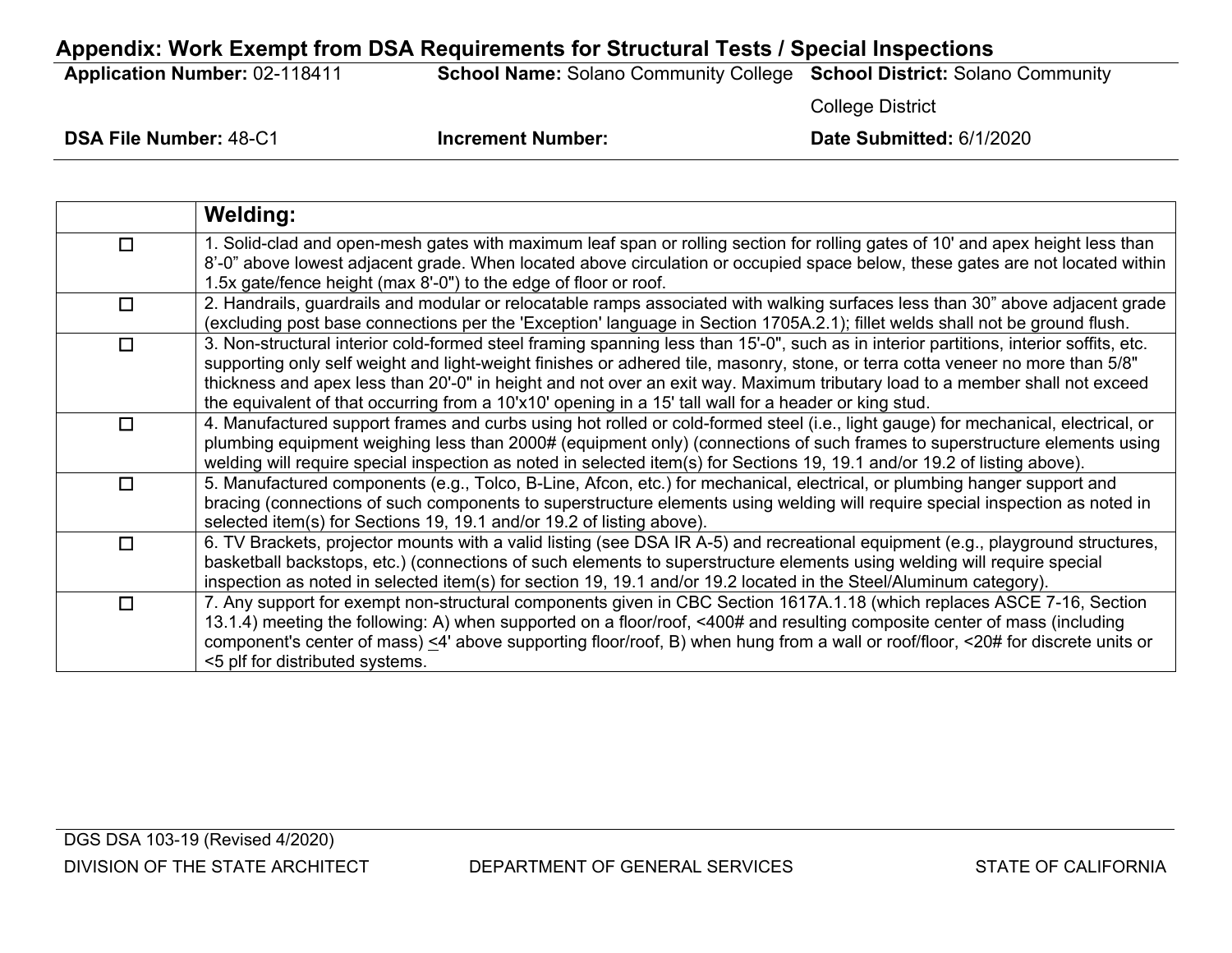| DSA 103-19: LISTING OF STRUCTURAL TESTS & SPECIAL INSPECTIONS (SIGNATURE), 2019 CBC |                                                                                |                          |  |  |  |  |
|-------------------------------------------------------------------------------------|--------------------------------------------------------------------------------|--------------------------|--|--|--|--|
| <b>Application Number: 02-118411</b>                                                | <b>School Name: Solano Community College School District: Solano Community</b> |                          |  |  |  |  |
|                                                                                     |                                                                                | <b>College District</b>  |  |  |  |  |
| <b>DSA File Number: 48-C1</b>                                                       | <b>Increment Number:</b>                                                       | Date Submitted: 6/1/2020 |  |  |  |  |
| Name of Architect or Engineer in general responsible charge:                        |                                                                                |                          |  |  |  |  |
| <b>SCOTT PULLEN</b>                                                                 |                                                                                |                          |  |  |  |  |
| Name of Structural Engineer (When structural design has been delegated):            |                                                                                |                          |  |  |  |  |
|                                                                                     |                                                                                |                          |  |  |  |  |
| <b>Signature of Architect or Structural Engineer:</b>                               | Date:                                                                          |                          |  |  |  |  |
|                                                                                     | 6/3/2020                                                                       |                          |  |  |  |  |

**Note:** To facilitate DSA electronic mark-ups and identification stamp application, DSA recommends against using secured electronic or digital signatures.

| <b>DSA STAMP</b>                                           |  |  |
|------------------------------------------------------------|--|--|
|                                                            |  |  |
| <b>IDENTIFICATION STAMP</b><br>DIV. OF THE STATE ARCHITECT |  |  |
| APP: 02-118411 INC:                                        |  |  |
| <b>REVIEWED FOR</b>                                        |  |  |
| <b>ESTACS</b><br>ss <b></b><br>FLS V                       |  |  |
| 06/11/2020<br>DATE:                                        |  |  |
|                                                            |  |  |